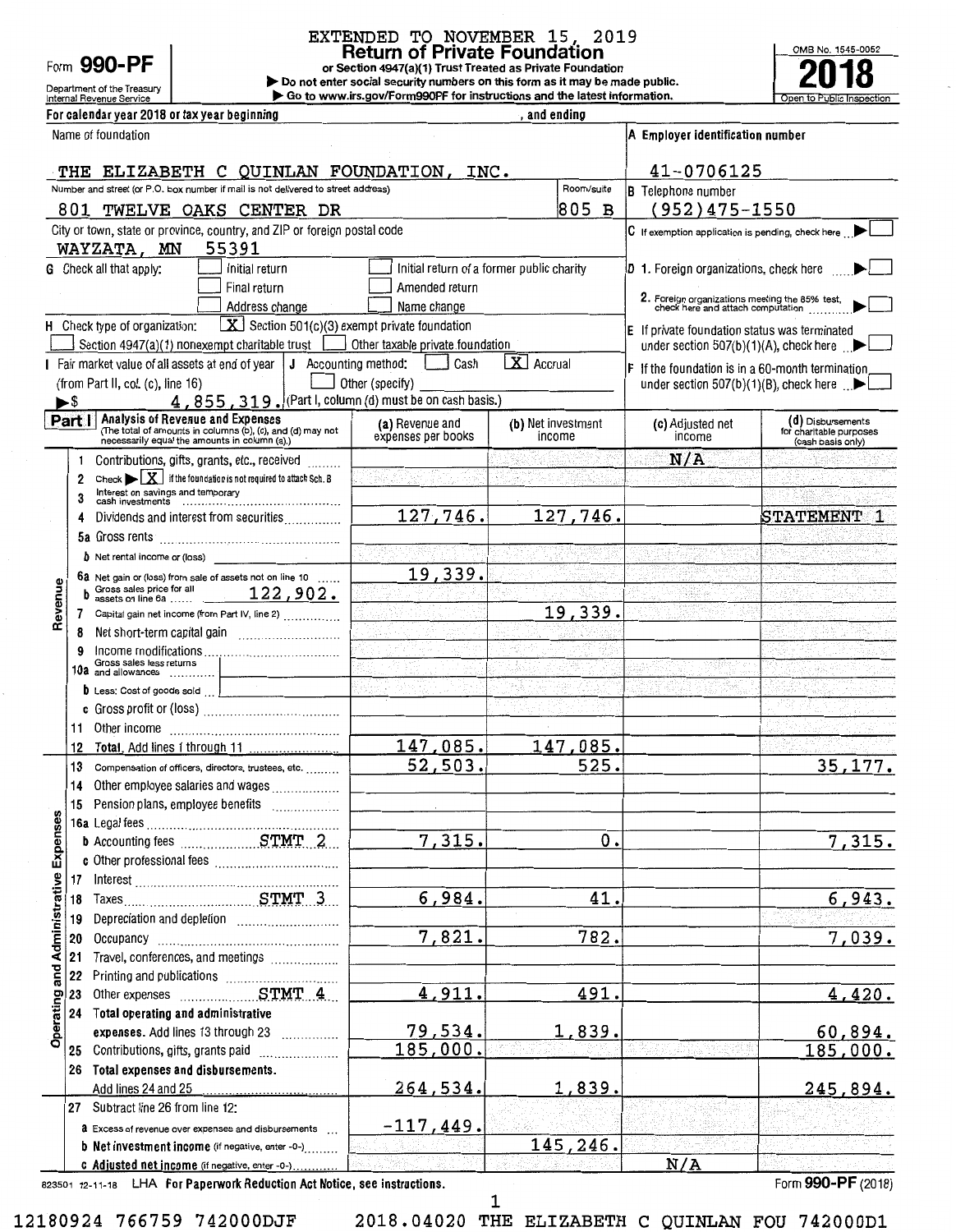|                      |          | THE ELIZABETH C QUINLAN FOUNDATION, INC.<br>Form 990-PF (2018)                                          |                   |                         | $41 - 0706125$<br>Page 2 |
|----------------------|----------|---------------------------------------------------------------------------------------------------------|-------------------|-------------------------|--------------------------|
|                      |          | Part II :- Balance Sheets Attached schedules and amounts in the description                             | Beginning of year | End of year             |                          |
|                      |          | column should be for end-of-year amounts only.                                                          | (a) Book Value    | (b) Book Value          | (c) Fair Market Value    |
|                      |          | 1 Cash - non-interest-bearing                                                                           | 100.              | 100.                    | 100.                     |
|                      |          |                                                                                                         | 77,747.           | 70,650.                 | 70,650.                  |
|                      |          | 3,548.<br>3 Accounts receivable $\blacktriangleright$                                                   |                   |                         |                          |
|                      |          | Less: allowance for doubtful accounts $\blacktriangleright$                                             | 3,451.            | 3,548.                  | 3,548.                   |
|                      |          | 4 Pledges receivable $\blacktriangleright$                                                              |                   |                         |                          |
|                      |          | Less: allowance for doubtful accounts                                                                   |                   |                         |                          |
|                      |          |                                                                                                         |                   |                         |                          |
|                      |          | 6 Receivables due from officers, directors, trustees, and other                                         |                   |                         |                          |
|                      |          |                                                                                                         |                   |                         |                          |
|                      |          |                                                                                                         |                   |                         |                          |
|                      |          | Less: allowance for doubtful accounts                                                                   |                   |                         |                          |
|                      |          |                                                                                                         |                   |                         |                          |
| ssets                |          |                                                                                                         | 2,281.            |                         |                          |
|                      |          | 10a Investments - U.S. and state government obligations STMT 5                                          | 212, 362.         | 202,885.                | 202,885.                 |
|                      |          |                                                                                                         | 272, 384.         | 206,899.                | 206,899.                 |
|                      |          |                                                                                                         |                   |                         |                          |
|                      |          |                                                                                                         |                   |                         |                          |
|                      |          |                                                                                                         |                   |                         |                          |
|                      |          |                                                                                                         |                   |                         |                          |
|                      | 13       |                                                                                                         | 4,977,787.        | 4,370,622.              | 4,370,622.               |
|                      |          | 14 Land, buildings, and equipment: basis                                                                |                   |                         |                          |
|                      |          |                                                                                                         |                   |                         |                          |
|                      |          | 15 Other assets (describe > SECURITY DEPOSIT                                                            | 615.              | 615.                    | 615.                     |
|                      |          | 16 Total assets (to be completed by all filers - see the                                                |                   |                         |                          |
|                      |          |                                                                                                         | 5,546,727.        | <u>4,855,319.</u>       | <u>4,855,319.</u>        |
|                      |          |                                                                                                         | 3,972.            | 1,974.                  |                          |
|                      |          |                                                                                                         |                   |                         |                          |
|                      |          |                                                                                                         |                   |                         |                          |
|                      |          | 20 Loans from officers, directors, trustees, and other disqualified persons                             |                   |                         |                          |
| Liabilities          |          |                                                                                                         |                   |                         |                          |
|                      |          |                                                                                                         | 19,500.           | 20,085.                 |                          |
|                      |          |                                                                                                         |                   |                         |                          |
|                      |          | 23 Total liabilities (add lines 17 through 22)                                                          | 23,472.           | 22,059.                 |                          |
|                      |          | Foundations that follow SFAS 117, check here $\Box$                                                     |                   |                         |                          |
|                      |          | and complete lines 24 through 26, and lines 30 and 31.                                                  |                   |                         |                          |
|                      | 24       | Unrestricted                                                                                            | 4,711,066.        | 4,021,071.              |                          |
|                      | 25       |                                                                                                         |                   |                         |                          |
| <b>Fund Balances</b> |          |                                                                                                         | 812,189.          | 812, 189.               |                          |
|                      |          | Foundations that do not follow SFAS 117, check here   ↓                                                 |                   |                         |                          |
|                      |          | and complete lines 27 through 31.                                                                       |                   |                         |                          |
| ð                    | 27       |                                                                                                         |                   |                         |                          |
| <b>Net Assets</b>    | 28       | Paid-in or capital surplus, or land, bldg., and equipment fund                                          |                   |                         |                          |
|                      | 29       | Retained earnings, accumulated income, endowment, or other funds                                        |                   |                         |                          |
|                      | 30       |                                                                                                         | 5,523,255.        | 4,833,260.              |                          |
|                      |          |                                                                                                         |                   |                         |                          |
|                      |          | 31 Total liabilities and net assets/fund balances                                                       | 5,546,727.        | 4,855,319.              |                          |
|                      | Part III | Analysis of Changes in Net Assets or Fund Balances                                                      |                   |                         |                          |
|                      |          |                                                                                                         |                   |                         |                          |
|                      |          | 1 Total net assets or fund balances at beginning of year - Part II, column (a), line 30                 |                   |                         |                          |
|                      |          |                                                                                                         |                   | $\mathbf{1}$            | 5,523,255.               |
|                      |          | 2 Enter amount from Part I, line 27a                                                                    |                   | $\overline{\mathbf{2}}$ | $-117,449.$              |
| 3                    |          |                                                                                                         |                   | 3                       | 0.                       |
|                      |          | 4 Add lines 1, 2, and $3 -$                                                                             |                   | $\overline{\mathbf{4}}$ | 5,405,806.               |
| 5                    |          | Decreases not included in line 2 (itemize) > CHANGE IN UNREALIZED GAIN/LOSSES                           |                   | 5                       | <u>572,546.</u>          |
|                      |          | 6 Total net assets or fund balances at end of year (line 4 minus line 5) - Part II, column (b), line 30 |                   | 6                       | 4,833,260.               |

823511 12-11-18

**2** 

**1?.1ROQ?.4 766759 742000DJF 2018.04020 THE ELIZABETH C QUINLAN FOU 742000D1** 

Form **990-PF** (2018)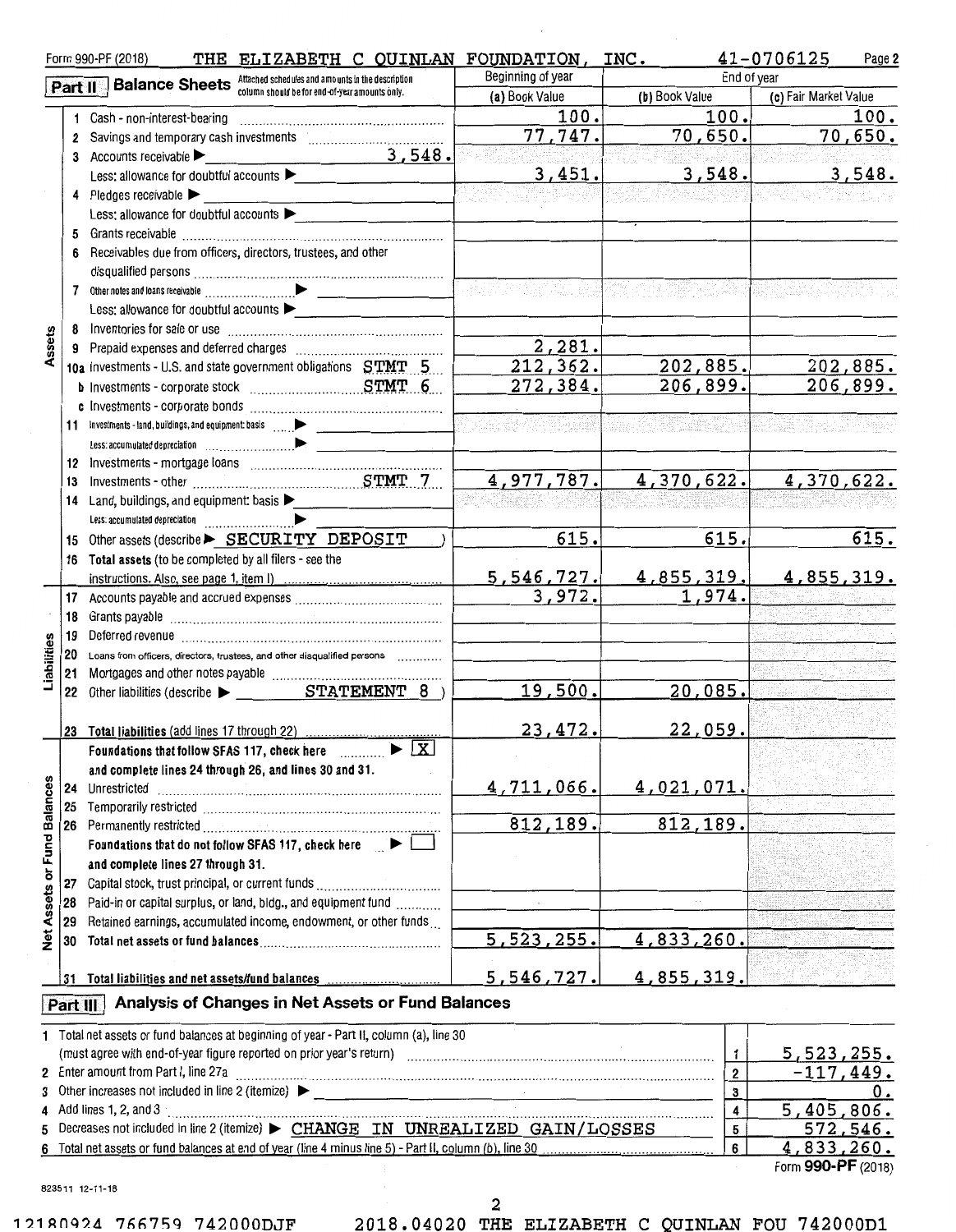| Form 990-PF (2018)<br>Part IV                                                                                                                                            | THE ELIZABETH C QUINLAN FOUNDATION, INC.<br>Capital Gains and Losses for Tax on Investment Income                                            |           |                                                     |     |                                                  |                                      | 41-0706125                                                    |                                                             | Page 3    |
|--------------------------------------------------------------------------------------------------------------------------------------------------------------------------|----------------------------------------------------------------------------------------------------------------------------------------------|-----------|-----------------------------------------------------|-----|--------------------------------------------------|--------------------------------------|---------------------------------------------------------------|-------------------------------------------------------------|-----------|
|                                                                                                                                                                          | (a) List and describe the kind(s) of property sold (for example, real estate,<br>2-story brick warehouse; or common stock, 200 shs. MLC Co.) |           |                                                     |     | (b) How acquired<br>P - Purchase<br>D - Donation | (c) Date acquired<br>(mo., day, yr.) |                                                               | (d) Date sold<br>(mo., day, yr.)                            |           |
| 1a GENERAL ELECTRIC CAPITAL COPR                                                                                                                                         |                                                                                                                                              |           |                                                     |     | Р                                                | 11/07/16                             |                                                               | 03/01/18                                                    |           |
| b VANGUARD SMALL CAP GROWTH<br>Ρ                                                                                                                                         |                                                                                                                                              |           |                                                     |     |                                                  | 04/25/11                             |                                                               | 12/20/18                                                    |           |
| : VANGUARD VALUE ETF                                                                                                                                                     |                                                                                                                                              |           |                                                     |     | P                                                | 11/06/13                             |                                                               | 12/20/18                                                    |           |
| d                                                                                                                                                                        |                                                                                                                                              |           |                                                     |     |                                                  |                                      |                                                               |                                                             |           |
| е                                                                                                                                                                        |                                                                                                                                              |           |                                                     |     |                                                  |                                      |                                                               |                                                             |           |
| (e) Gross sales price                                                                                                                                                    | (f) Depreciation allowed<br>(or allowable)                                                                                                   |           | (g) Cost or other basis<br>plus expense of sale     |     |                                                  |                                      | (h) Gain or (loss)<br>$((e)$ plus $(f)$ minus $(g)$ )         |                                                             |           |
| 48,250.<br>a                                                                                                                                                             |                                                                                                                                              |           | 50,042.                                             |     |                                                  |                                      |                                                               |                                                             | $-1,792.$ |
| 24,948.<br>b                                                                                                                                                             |                                                                                                                                              |           | 15, 160.                                            |     | $\sim$                                           |                                      |                                                               |                                                             | 9,788.    |
| 49,704.<br>c                                                                                                                                                             |                                                                                                                                              |           | 38,361.                                             |     |                                                  |                                      |                                                               |                                                             | 11,343.   |
| d                                                                                                                                                                        |                                                                                                                                              |           |                                                     |     |                                                  |                                      |                                                               |                                                             |           |
| е                                                                                                                                                                        |                                                                                                                                              |           |                                                     |     |                                                  |                                      |                                                               |                                                             |           |
|                                                                                                                                                                          | Complete only for assets showing gain in column (h) and owned by the foundation on 12/31/69.                                                 |           |                                                     |     |                                                  |                                      | (I) Gains (Col. (h) gain minus                                |                                                             |           |
| (i) FMV as of 12/31/69                                                                                                                                                   | (j) Adjusted basis<br>as of 12/31/69                                                                                                         |           | $(k)$ Excess of col. $(i)$<br>over col. (j), if any |     |                                                  |                                      | col. (k), but not less than -0-) or<br>Losses (from col. (h)) |                                                             |           |
| $\overline{\mathbf{a}}$                                                                                                                                                  |                                                                                                                                              |           |                                                     |     |                                                  |                                      |                                                               |                                                             | $-1,792.$ |
| $\mathbf b$                                                                                                                                                              |                                                                                                                                              |           |                                                     |     |                                                  |                                      |                                                               |                                                             | 9,788.    |
| c                                                                                                                                                                        |                                                                                                                                              |           |                                                     |     |                                                  |                                      |                                                               |                                                             | 11,343.   |
| đ                                                                                                                                                                        |                                                                                                                                              |           |                                                     |     |                                                  |                                      |                                                               |                                                             |           |
| е                                                                                                                                                                        |                                                                                                                                              |           |                                                     |     |                                                  |                                      |                                                               |                                                             |           |
| 2 Capital gain net income or (net capital loss)                                                                                                                          | If gain, also enter in Part I, line 7<br>If (loss), enter -0- in Part I, line 7                                                              |           |                                                     | 2   |                                                  |                                      |                                                               |                                                             | 19,339.   |
| 3 Net short-term capital gain or (loss) as defined in sections 1222(5) and (6):<br>If gain, also enter in Part I, line 8, column (c).                                    |                                                                                                                                              |           |                                                     |     |                                                  |                                      |                                                               |                                                             |           |
| If (loss), enter -0- in Part I, line 8.                                                                                                                                  |                                                                                                                                              |           |                                                     |     |                                                  |                                      | N/A                                                           |                                                             |           |
| Part V   Qualification Under Section 4940(e) for Reduced Tax on Net Investment Income                                                                                    |                                                                                                                                              |           |                                                     |     |                                                  |                                      |                                                               |                                                             |           |
| (For optional use by domestic private foundations subject to the section 4940(a) tax on net investment income.)<br>If section 4940(d)(2) applies, leave this part blank. |                                                                                                                                              |           |                                                     |     |                                                  |                                      |                                                               |                                                             |           |
| Was the foundation liable for the section 4942 tax on the distributable amount of any year in the base period?                                                           |                                                                                                                                              |           |                                                     |     |                                                  |                                      |                                                               | $\exists$ Yes $\boxed{\mathbf{X}}$ No                       |           |
| If "Yes," the foundation doesn't qualify under section 4940(e). Do not complete this part.                                                                               |                                                                                                                                              |           |                                                     |     |                                                  |                                      |                                                               |                                                             |           |
| $\mathbf{1}$                                                                                                                                                             | Enter the appropriate amount in each column for each year; see the instructions before making any entries.                                   |           |                                                     |     |                                                  |                                      |                                                               |                                                             |           |
| (a)<br>Base period years<br>Calendar year (or tax year beginning in)                                                                                                     | (b)<br>Adjusted qualifying distributions                                                                                                     |           | Net value of noncharitable-use assets               | (c) |                                                  |                                      |                                                               | (d)<br>Distribution ratio<br>(col. (b) divided by col. (c)) |           |
| 2017                                                                                                                                                                     |                                                                                                                                              | 262,637.  |                                                     |     | 5,297,612.                                       |                                      |                                                               |                                                             | .049576   |
| 2016                                                                                                                                                                     |                                                                                                                                              | 236,758.  |                                                     |     | 4,860,359.                                       |                                      |                                                               |                                                             | .048712   |
| 2015                                                                                                                                                                     |                                                                                                                                              | 270, 273. |                                                     |     | 5,076,927.                                       |                                      |                                                               |                                                             | .053236   |
| 2014                                                                                                                                                                     |                                                                                                                                              | 255,045.  |                                                     |     | 5, 163, 436.                                     |                                      |                                                               |                                                             | .049394   |
| 2013                                                                                                                                                                     |                                                                                                                                              | 252,846.  |                                                     |     | 4,953,169.                                       |                                      |                                                               |                                                             | .051047   |
|                                                                                                                                                                          |                                                                                                                                              |           |                                                     |     |                                                  | 2                                    |                                                               |                                                             | .251965   |
| 3 Average distribution ratio for the 5-year base period - divide the total on line 2 by 5.0, or by the number of years                                                   |                                                                                                                                              |           |                                                     |     |                                                  | 3                                    |                                                               |                                                             | .050393   |
|                                                                                                                                                                          |                                                                                                                                              |           |                                                     |     |                                                  | 4                                    |                                                               | <u>5,437,972.</u>                                           |           |
|                                                                                                                                                                          |                                                                                                                                              |           |                                                     |     |                                                  | 5                                    |                                                               | <u>274,036.</u>                                             |           |
|                                                                                                                                                                          |                                                                                                                                              |           |                                                     |     |                                                  | 6                                    |                                                               |                                                             | 1,452.    |
| 7 Add lines 5 and 6                                                                                                                                                      |                                                                                                                                              |           |                                                     |     |                                                  | $\overline{7}$                       |                                                               | <u>275,488.</u>                                             |           |
|                                                                                                                                                                          | If line 8 is equal to or greater than line 7, check the box in Part VI, line 1b, and complete that part using a 1% tax rate.                 |           |                                                     |     |                                                  | 8                                    |                                                               | <u>245,894.</u>                                             |           |

**12180924 766759 742000DJF 2018.04020 THE ELIZABETH C QUINLAN FOU 742000D1** 

823521 12-11-18

**3** 

Form **990-PF** (2018)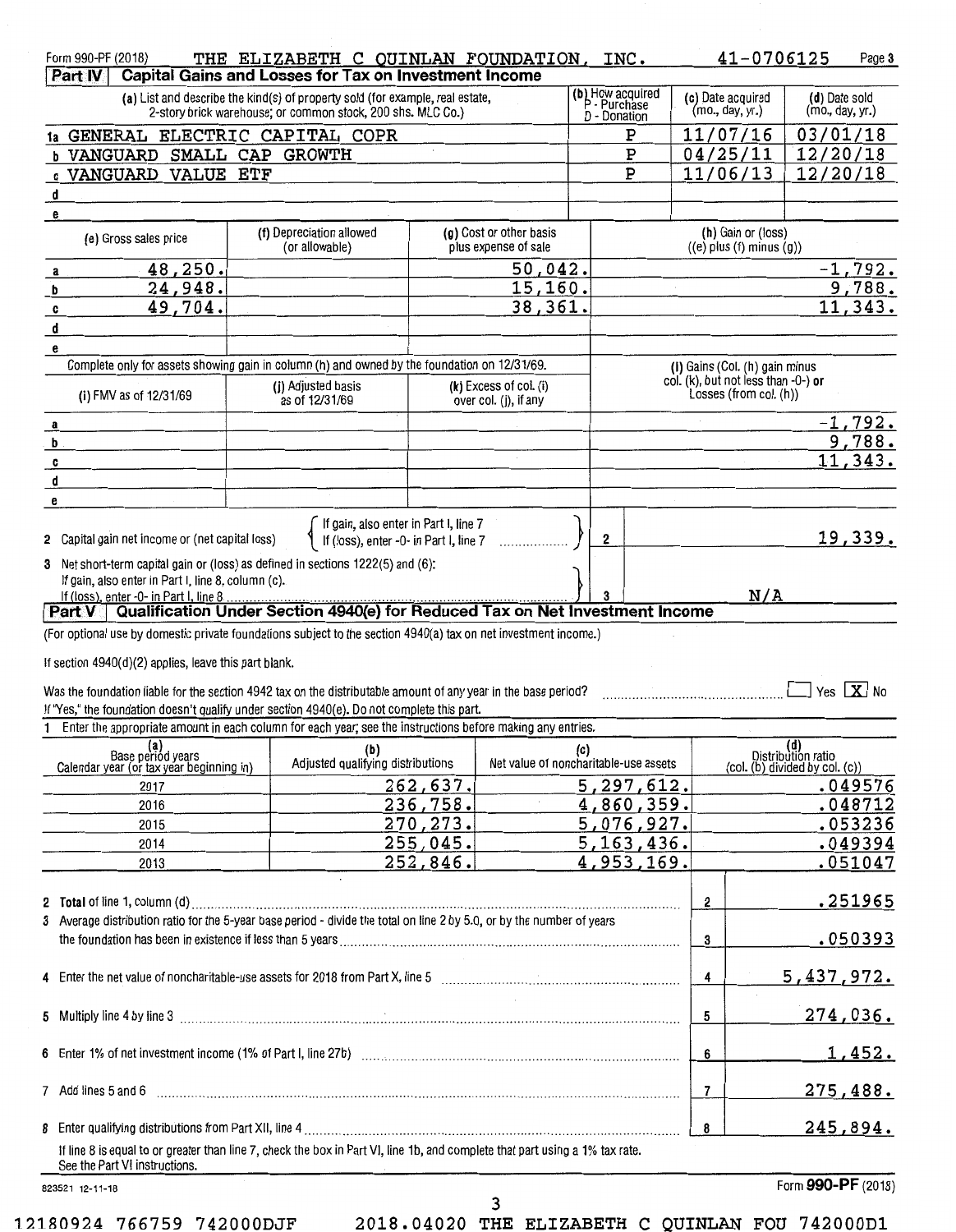| Form 990-PF (2018)<br>Part VI | THE ELIZABETH C QUINLAN FOUNDATION, INC.<br>Excise Tax Based on Investment Income (Section 4940(a), 4940(b), 4940(e), or 4948 - see instructions) |    |                    |        |             | 41-0706125 |                |   | Page 4        |
|-------------------------------|---------------------------------------------------------------------------------------------------------------------------------------------------|----|--------------------|--------|-------------|------------|----------------|---|---------------|
|                               | 1a Exempt operating foundations described in section $4940(d)(2)$ , check here $\blacktriangleright$ and enter "N/A" on line 1.                   |    |                    |        |             |            |                |   |               |
|                               |                                                                                                                                                   |    |                    |        |             |            |                |   |               |
|                               | <b>b</b> Domestic foundations that meet the section 4940(e) requirements in Part V, check here $\blacktriangleright$ and enter 1%                 |    |                    |        | 1           |            |                |   | <u>2,905.</u> |
|                               | of Part I, line 27b                                                                                                                               |    |                    |        |             |            |                |   |               |
|                               | c All other domestic foundations enter 2% of line 27b. Exempt foreign organizations, enter 4% of Part I, line 12, col. (b).                       |    |                    |        |             |            |                |   |               |
|                               |                                                                                                                                                   |    |                    |        | $\mathbf 2$ |            |                |   |               |
| 3 Add lines 1 and 2           |                                                                                                                                                   |    |                    |        | 3           |            |                |   | 2,905.        |
| 4                             |                                                                                                                                                   |    |                    |        | 4           |            |                |   |               |
|                               |                                                                                                                                                   |    |                    |        | 5           |            |                |   | 2,905.        |
| Credits/Payments:<br>6        |                                                                                                                                                   |    |                    |        |             |            |                |   |               |
|                               |                                                                                                                                                   | 6a |                    | 2,320. |             |            |                |   |               |
|                               |                                                                                                                                                   | 6b |                    | о.     |             |            |                |   |               |
|                               |                                                                                                                                                   | 6c |                    | 3,200. |             |            |                |   |               |
|                               |                                                                                                                                                   | 6d |                    | 0.     |             |            |                |   |               |
|                               |                                                                                                                                                   |    |                    |        | 7           |            |                |   | <u>5,520.</u> |
| 8                             |                                                                                                                                                   |    |                    |        | 8           |            |                |   | 0.            |
| 9                             |                                                                                                                                                   |    |                    |        | 9           |            |                |   |               |
|                               |                                                                                                                                                   |    |                    |        | 10          |            |                |   | 2,615.        |
| 10                            | Enter the amount of line 10 to be: Credited to 2019 estimated tax $\blacktriangleright$                                                           |    | $2,615$ . Refunded |        | 11          |            |                |   | 0.            |
| 11                            | Part VII-A   Statements Regarding Activities                                                                                                      |    |                    |        |             |            |                |   |               |
|                               | 1a During the tax year, did the foundation attempt to influence any national, state, or local legislation or did it participate or intervene in   |    |                    |        |             |            |                |   | Yes No        |
|                               |                                                                                                                                                   |    |                    |        |             |            | 1a             |   | X             |
| any political campaign?       | b Did it spend more than \$100 during the year (either directly or indirectly) for political purposes? See the instructions for the definition    |    |                    |        |             |            | 1b             |   | X             |
|                               |                                                                                                                                                   |    |                    |        |             |            |                |   |               |
|                               | If the answer is "Yes" to 1a or 1b, attach a detailed description of the activities and copies of any materials published or                      |    |                    |        |             |            |                |   |               |
|                               | distributed by the foundation in connection with the activities.                                                                                  |    |                    |        |             |            |                |   |               |
|                               | d Enter the amount (if any) of tax on political expenditures (section 4955) imposed during the year:                                              |    |                    |        |             |            | 1c             |   | $\mathbf{x}$  |
|                               | (1) On the foundation. $\triangleright$ \$                                                                                                        |    |                    | 0.     |             |            |                |   |               |
|                               | e Enter the reimbursement (if any) paid by the foundation during the year for political expenditure tax imposed on foundation                     |    |                    |        |             |            |                |   |               |
|                               | $m$ anagers. $\triangleright$ \$                                                                                                                  |    |                    |        |             |            |                |   |               |
|                               | 0.                                                                                                                                                |    |                    |        |             |            |                |   |               |
|                               | 2 Has the foundation engaged in any activities that have not previously been reported to the IRS?                                                 |    |                    |        |             |            | 2              |   | x             |
|                               | If "Yes," attach a detailed description of the activities.                                                                                        |    |                    |        |             |            |                |   |               |
| 3                             | Has the foundation made any changes, not previously reported to the IRS, in its governing instrument, articles of incorporation, or               |    |                    |        |             |            |                |   |               |
|                               | bylaws, or other similar instruments? If "Yes," attach a conformed copy of the changes                                                            |    |                    |        |             |            | 3              |   | <u>x</u><br>X |
|                               |                                                                                                                                                   |    |                    |        |             |            | 4a             |   |               |
|                               | N/A<br>b If "Yes," has it filed a tax return on Form 990-T for this year?                                                                         |    |                    |        |             |            | 4b             |   |               |
|                               |                                                                                                                                                   |    |                    |        |             |            | 5              |   | X             |
|                               | If "Yes," attach the statement required by General Instruction T.                                                                                 |    |                    |        |             |            |                |   |               |
|                               | Are the requirements of section 508(e) (relating to sections 4941 through 4945) satisfied either:                                                 |    |                    |        |             |            |                |   |               |
|                               | • By language in the governing instrument, or                                                                                                     |    |                    |        |             |            |                |   |               |
|                               | . By state legislation that effectively amends the governing instrument so that no mandatory directions that conflict with the state law          |    |                    |        |             |            |                |   |               |
|                               | remain in the governing instrument?                                                                                                               |    |                    |        |             |            | 6              | х |               |
| 7                             |                                                                                                                                                   |    |                    |        |             |            | $\overline{7}$ | X |               |
|                               |                                                                                                                                                   |    |                    |        |             |            |                |   |               |
|                               | 8a Enter the states to which the foundation reports or with which it is registered. See instructions. $\blacktriangleright$                       |    |                    |        |             |            |                |   |               |
| ΜN                            |                                                                                                                                                   |    |                    |        |             |            |                |   |               |
|                               | b If the answer is "Yes" to line 7, has the foundation furnished a copy of Form 990-PF to the Attorney General (or designate)                     |    |                    |        |             |            |                |   |               |
|                               | of each state as required by General Instruction G? If "No," attach explanation                                                                   |    |                    |        |             |            | 8b             | х |               |
| 9                             | Is the foundation claiming status as a private operating foundation within the meaning of section $4942(j)(3)$ or $4942(j)(5)$ for calendar       |    |                    |        |             |            |                |   |               |
|                               |                                                                                                                                                   |    |                    |        |             |            | 9              |   | <u>x</u>      |
| 10                            |                                                                                                                                                   |    |                    |        |             |            | 10             |   | X             |

Form **990-PF** (2018)

823531 12·11-18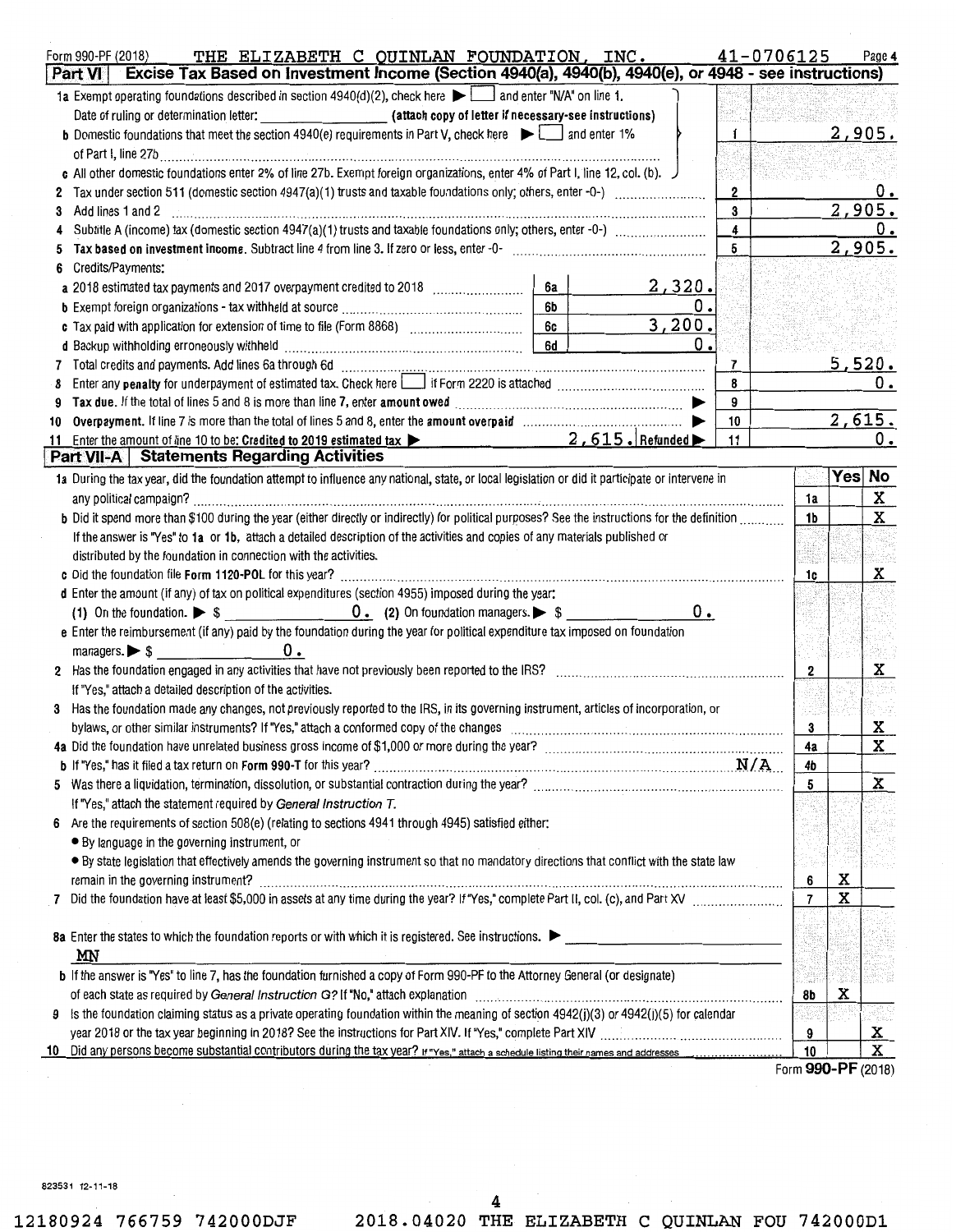| THE ELIZABETH C QUINLAN FOUNDATION, INC. 41-0706125<br>Form 990-PF (2018)<br>Part VII-A Statements Regarding Activities (continued)               |    |        | Page 5 |
|---------------------------------------------------------------------------------------------------------------------------------------------------|----|--------|--------|
|                                                                                                                                                   |    | Yes No |        |
|                                                                                                                                                   |    |        |        |
| 11 At any time during the year, did the foundation, directly or indirectly, own a controlled entity within the meaning of                         |    |        |        |
|                                                                                                                                                   | 11 |        | X      |
| 12 Did the foundation make a distribution to a donor advised fund over which the foundation or a disqualified person had advisory privileges?     |    |        |        |
| If "Yes," attach statement. See instructions                                                                                                      | 12 |        | X      |
|                                                                                                                                                   | 13 | X      |        |
| Website address $\triangleright$ $\sqrt{\text{A}}$                                                                                                |    |        |        |
| Telephone no. $(952)475 - 1550$<br>14 The books are in care of FIHE FOUNDATION                                                                    |    |        |        |
| Located at >801 TWELVE OAKS CENTER DRIVE, #805B, WAYZATA, MN ZIP+4 >55391                                                                         |    |        |        |
|                                                                                                                                                   |    |        |        |
| and enter the amount of tax-exempt interest received or accrued during the year<br>15                                                             |    | N/A    |        |
| 16 At any time during calendar year 2018, did the foundation have an interest in or a signature or other authority over a bank,                   |    | Yes    | No     |
| securities, or other financial account in a foreign country?                                                                                      | 16 |        | X      |
| See the instructions for exceptions and filing requirements for FinCEN Form 114. If "Yes," enter the name of the                                  |    |        |        |
| foreign country                                                                                                                                   |    |        |        |
| Part VII-B   Statements Regarding Activities for Which Form 4720 May Be Required                                                                  |    |        |        |
| File Form 4720 if any item is checked in the "Yes" column, unless an exception applies.                                                           |    | Yes No |        |
| 1a During the year, did the foundation (either directly or indirectly):                                                                           |    |        |        |
| $\sqrt{ }$ Yes $\boxed{\textbf{X}}$ No<br>(1) Engage in the sale or exchange, or leasing of property with a disqualified person?                  |    |        |        |
| (2) Borrow money from, lend money to, or otherwise extend credit to (or accept it from)                                                           |    |        |        |
| Yes $X$ No<br>a disqualified person?                                                                                                              |    |        |        |
| Yes $X$ No<br>(3) Furnish goods, services, or facilities to (or accept them from) a disqualified person?                                          |    |        |        |
| Yes $X$ No                                                                                                                                        |    |        |        |
| (5) Transfer any income or assets to a disqualified person (or make any of either available                                                       |    |        |        |
| $\sqrt{2}$ Yes $\boxed{\mathbf{X}}$ No                                                                                                            |    |        |        |
| (6) Agree to pay money or property to a government official? (Exception. Check "No"                                                               |    |        |        |
| if the foundation agreed to make a grant to or to employ the official for a period after                                                          |    |        |        |
|                                                                                                                                                   |    |        |        |
| <b>b</b> If any answer is "Yes" to 1a(1)-(6), did any of the acts fail to qualify under the exceptions described in Regulations                   |    |        |        |
|                                                                                                                                                   | 1b |        |        |
|                                                                                                                                                   |    |        |        |
| c Did the foundation engage in a prior year in any of the acts described in 1a, other than excepted acts, that were not corrected                 |    |        |        |
|                                                                                                                                                   | 1c |        | x      |
| 2 Taxes on failure to distribute income (section 4942) (does not apply for years the foundation was a private operating foundation                |    |        |        |
| defined in section 4942(j)(3) or 4942(j)(5)):                                                                                                     |    |        |        |
| a At the end of tax year 2018, did the foundation have any undistributed income (lines 6d and 6e, Part XIII) for tax year(s) beginning            |    |        |        |
| 」Yes LΧ No                                                                                                                                        |    |        |        |
| If "Yes," list the years<br><u> 1980 - Johann Harry Harry Harry Harry Harry Harry Harry Harry Harry Harry Harry Harry Harry Harry Harry Harry</u> |    |        |        |
| b Are there any years listed in 2a for which the foundation is not applying the provisions of section 4942(a)(2) (relating to incorrect           |    |        |        |
| valuation of assets) to the year's undistributed income? (If applying section 4942(a)(2) to all years listed, answer "No" and attach              |    |        |        |
| N/A<br>statement - see instructions.)                                                                                                             | 2Ь |        |        |
| c If the provisions of section $4942(a)(2)$ are being applied to any of the years listed in 2a, list the years here.                              |    |        |        |
|                                                                                                                                                   |    |        |        |
| 3a Did the foundation hold more than a 2% direct or indirect interest in any business enterprise at any time                                      |    |        |        |
| Yes $X$ No                                                                                                                                        |    |        |        |
|                                                                                                                                                   |    |        |        |

12180924 766759 742000DJF 2018.04020 THE ELIZABETH C QUINLAN FOU 742000D1

Form 990-PF (2018)

5

Form 4720, to determine if the foundation had excess business holdings in 2018.)<br>Did the foundation invest during the year any amount in a manner that would jeopardize its charitable purposes? ............................

had not been removed from jeopardy before the first day of the tax year beginning in 2018? ............ .. ... .. . . . . . . . . . .. ..................... ........... . . . 4b X

4a Did the foundation invest during the year any amount in a manner that would jeopardize its charitable purposes? . . . . . . . . . . . . . . . . . . . . . . . . . . . . . . . . . . . . . . . 4a X

b If ''Yes," did it have excess business holdings in 2018 as a result of (1) any purchase by the foundation or disqualified persons after May 26, 1969; (2) the lapse of the 5-year period (or longer period approved by the Commissioner under section 4943(c)(7)) to dispose of holdings acquired by gift or bequest; or (3) the lapse of the 10-, 15-, or 20-year first phase holding period? (Use Schedule C,

b Did the foundation make any investment in a prior year (but after December 31, 1969) that could jeopardize its charitable purpose that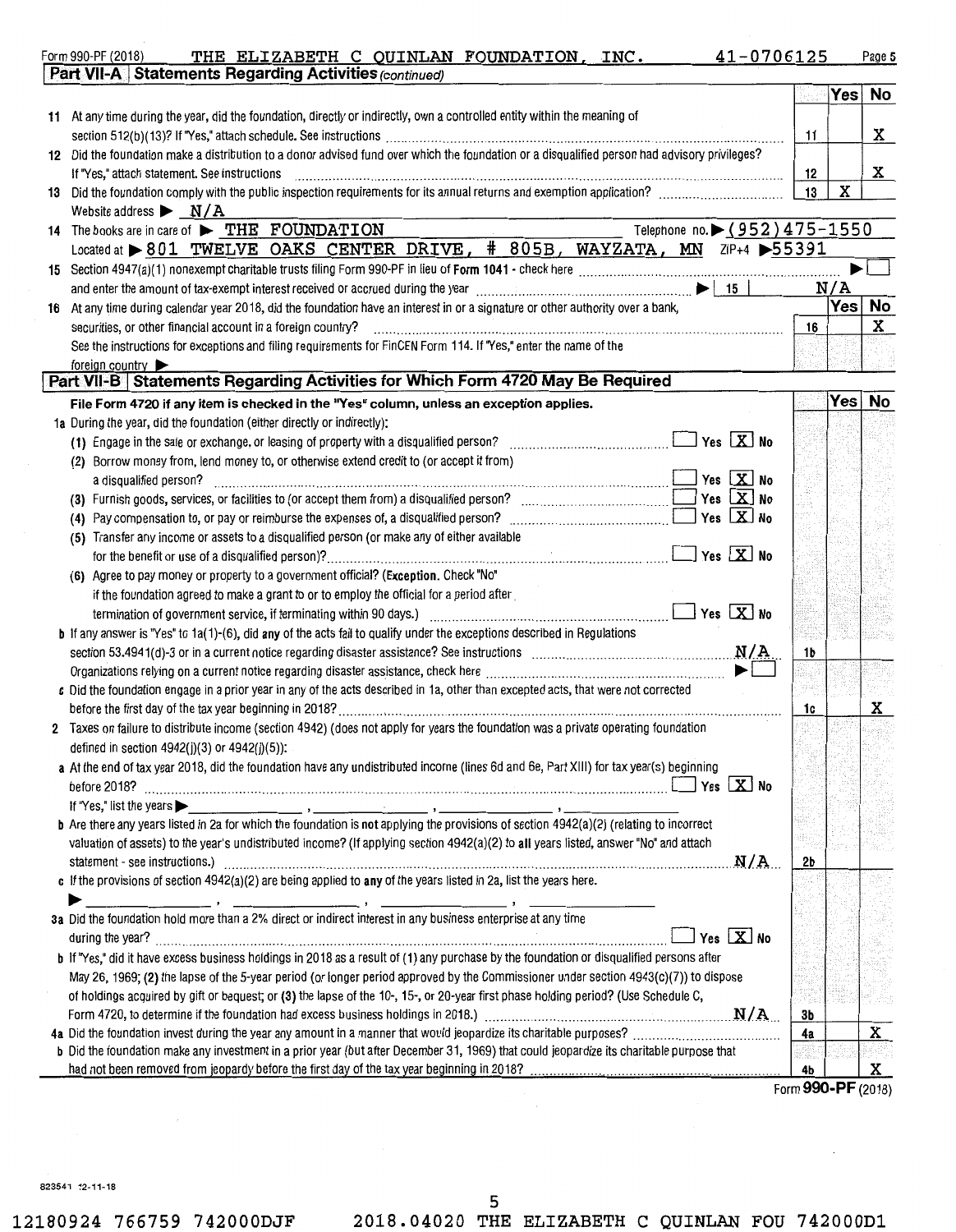| THE ELIZABETH C QUINLAN FOUNDATION, INC.<br>Form 990-PF (2018)                                                                      |                                       |                               | 41-0706125                                                                     |    |                           | Page 6         |
|-------------------------------------------------------------------------------------------------------------------------------------|---------------------------------------|-------------------------------|--------------------------------------------------------------------------------|----|---------------------------|----------------|
| Part VII-B Statements Regarding Activities for Which Form 4720 May Be Required (continued)                                          |                                       |                               |                                                                                |    |                           |                |
| 5a During the year, did the foundation pay or incur any amount to:                                                                  |                                       |                               |                                                                                |    |                           | Yes No         |
|                                                                                                                                     |                                       |                               |                                                                                |    |                           |                |
| (2) Influence the outcome of any specific public election (see section 4955); or to carry on, directly or indirectly,               |                                       |                               |                                                                                |    |                           |                |
|                                                                                                                                     |                                       |                               |                                                                                |    |                           |                |
|                                                                                                                                     |                                       |                               |                                                                                |    |                           |                |
| (4) Provide a grant to an organization other than a charitable, etc., organization described in section                             |                                       |                               |                                                                                |    |                           |                |
|                                                                                                                                     |                                       |                               |                                                                                |    |                           |                |
| (5) Provide for any purpose other than religious, charitable, scientific, literary, or educational purposes, or for                 |                                       |                               |                                                                                |    |                           |                |
|                                                                                                                                     |                                       |                               |                                                                                |    |                           |                |
| b If any answer is "Yes" to 5a(1)-(5), did any of the transactions fail to qualify under the exceptions described in Regulations    |                                       |                               |                                                                                |    |                           |                |
|                                                                                                                                     |                                       |                               |                                                                                | 5b |                           |                |
|                                                                                                                                     |                                       |                               |                                                                                |    |                           |                |
| c If the answer is "Yes" to question 5a(4), does the foundation claim exemption from the tax because it maintained                  |                                       |                               |                                                                                |    |                           |                |
|                                                                                                                                     |                                       |                               |                                                                                |    |                           |                |
| If "Yes," attach the statement required by Regulations section 53.4945-5(d).                                                        |                                       |                               |                                                                                |    |                           |                |
| 6a Did the foundation, during the year, receive any funds, directly or indirectly, to pay premiums on                               | $\sim 10^{-11}$                       |                               |                                                                                |    |                           |                |
|                                                                                                                                     |                                       |                               |                                                                                |    |                           |                |
| b Did the foundation, during the year, pay premiums, directly or indirectly, on a personal benefit contract?                        |                                       |                               |                                                                                | 6b |                           | x              |
| If "Yes" to 6b, file Form 8870.                                                                                                     |                                       |                               |                                                                                |    |                           |                |
| 7a At any time during the tax year, was the foundation a party to a prohibited tax shelter transaction? $\ldots$ $\ldots$ $\ldots$  |                                       |                               |                                                                                |    |                           |                |
|                                                                                                                                     |                                       |                               |                                                                                | 7b |                           |                |
| Is the foundation subject to the section 4960 tax on payment(s) of more than \$1,000,000 in remuneration or<br>8                    |                                       |                               |                                                                                |    |                           |                |
|                                                                                                                                     |                                       |                               |                                                                                |    |                           |                |
| Information About Officers, Directors, Trustees, Foundation Managers, Highly<br>Part VIII<br><b>Paid Employees, and Contractors</b> |                                       |                               |                                                                                |    |                           |                |
| 1 List all officers, directors, trustees, and foundation managers and their compensation.                                           |                                       |                               |                                                                                |    |                           |                |
| (a) Name and address                                                                                                                | (b) Title, and average                | (c) Compensation              |                                                                                |    |                           |                |
|                                                                                                                                     | hours per week devoted<br>to position | (If not paid,<br>enter-0- $)$ | (d) Contributions to<br>employee benefit plans<br>and deferred<br>compensation |    | (e) Expense<br>allowances | account, other |
|                                                                                                                                     |                                       |                               |                                                                                |    |                           |                |
|                                                                                                                                     |                                       |                               |                                                                                |    |                           |                |
|                                                                                                                                     |                                       | 52, 503.                      | 0.1                                                                            |    |                           | ο.             |
| SEE STATEMENT 9                                                                                                                     |                                       |                               |                                                                                |    |                           |                |
|                                                                                                                                     |                                       |                               |                                                                                |    |                           |                |
|                                                                                                                                     |                                       |                               |                                                                                |    |                           |                |
|                                                                                                                                     |                                       |                               |                                                                                |    |                           |                |
|                                                                                                                                     |                                       |                               |                                                                                |    |                           |                |
|                                                                                                                                     |                                       |                               |                                                                                |    |                           |                |
|                                                                                                                                     |                                       |                               |                                                                                |    |                           |                |
|                                                                                                                                     |                                       |                               |                                                                                |    |                           |                |
|                                                                                                                                     |                                       |                               |                                                                                |    |                           |                |
|                                                                                                                                     |                                       |                               |                                                                                |    |                           |                |
| 2 Compensation of five highest-paid employees (other than those included on line 1). If none, enter "NONE."                         | (b) Title, and average                |                               | (d) Contributions to                                                           |    | (e) Expense               |                |
| (a) Name and address of each employee paid more than \$50,000                                                                       | hours per week                        | (c) Compensation              | employee benefit plans<br>and deferred                                         |    | account, other            |                |
|                                                                                                                                     | devoted to position                   |                               | compensation                                                                   |    | allowances                |                |
| <b>NONE</b>                                                                                                                         |                                       |                               |                                                                                |    |                           |                |
|                                                                                                                                     |                                       |                               |                                                                                |    |                           |                |
|                                                                                                                                     |                                       |                               |                                                                                |    |                           |                |
|                                                                                                                                     |                                       |                               |                                                                                |    |                           |                |
|                                                                                                                                     |                                       |                               |                                                                                |    |                           |                |
|                                                                                                                                     |                                       |                               |                                                                                |    |                           |                |
|                                                                                                                                     |                                       |                               |                                                                                |    |                           |                |

Total number of other employees paid over \$50 000 ........................................................................................................................ 1 Form 990-PF (2018)

 $\overline{\mathbf{0}}$ 

823551 12-11-18

12180924 766759 742000DJF 2018.04020 THE ELIZABETH C QUINLAN FOU 742000D1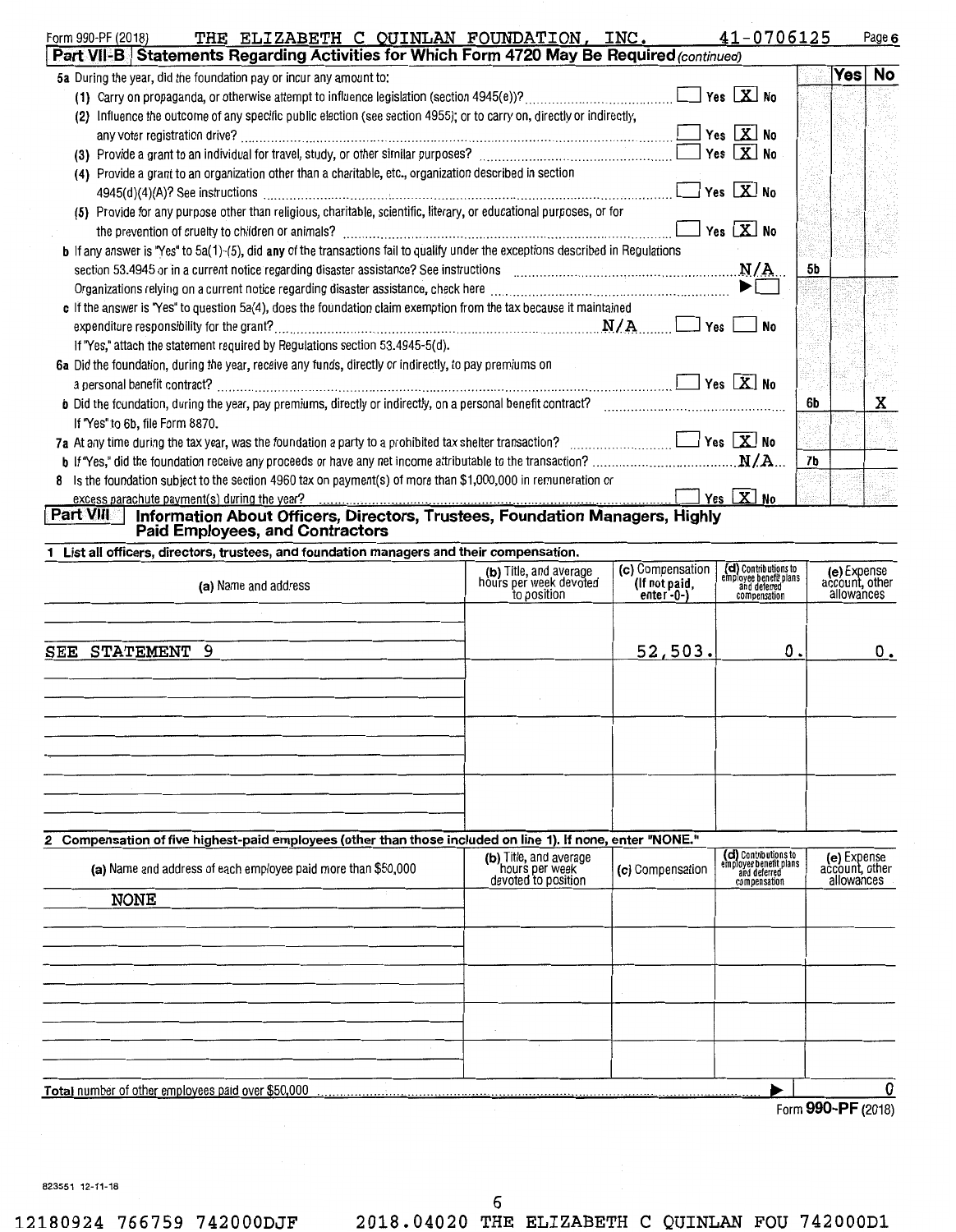| 3 Five highest-paid independent contractors for professional services. If none, enter "NONE."                                                                                                                                                             |                     |                  |
|-----------------------------------------------------------------------------------------------------------------------------------------------------------------------------------------------------------------------------------------------------------|---------------------|------------------|
| (a) Name and address of each person paid more than \$50,000                                                                                                                                                                                               | (b) Type of service | (c) Compensation |
| <b>NONE</b>                                                                                                                                                                                                                                               |                     |                  |
|                                                                                                                                                                                                                                                           |                     |                  |
|                                                                                                                                                                                                                                                           |                     |                  |
|                                                                                                                                                                                                                                                           |                     |                  |
|                                                                                                                                                                                                                                                           |                     |                  |
|                                                                                                                                                                                                                                                           |                     |                  |
|                                                                                                                                                                                                                                                           |                     |                  |
|                                                                                                                                                                                                                                                           |                     |                  |
|                                                                                                                                                                                                                                                           |                     |                  |
|                                                                                                                                                                                                                                                           |                     |                  |
|                                                                                                                                                                                                                                                           |                     | 0<br>▶           |
| <b>Part IX-A</b> Summary of Direct Charitable Activities                                                                                                                                                                                                  |                     |                  |
|                                                                                                                                                                                                                                                           |                     |                  |
| List the foundation's four largest direct charitable activities during the tax year. Include relevant statistical information such as the<br>number of organizations and other beneficiaries served, conferences convened, research papers produced, etc. |                     | Expenses         |
| N/A<br>$\mathbf 1$                                                                                                                                                                                                                                        |                     |                  |
|                                                                                                                                                                                                                                                           |                     |                  |
|                                                                                                                                                                                                                                                           |                     |                  |
| 2                                                                                                                                                                                                                                                         |                     |                  |
|                                                                                                                                                                                                                                                           |                     |                  |
| <u> 1980 - Jan Stein Stein Stein Stein Stein Stein Stein Stein Stein Stein Stein Stein Stein Stein Stein Stein St</u>                                                                                                                                     |                     |                  |
| 3<br>ta de la constitución de la constitución de la constitución de la constitución de la constitución de la constitución<br>La constitución de la constitución de la constitución de la constitución de la constitución de la consti                     |                     |                  |
|                                                                                                                                                                                                                                                           |                     |                  |
|                                                                                                                                                                                                                                                           |                     |                  |
| 4<br>and the control of the control of the control of the control of the control of the control of the control of the                                                                                                                                     |                     |                  |
|                                                                                                                                                                                                                                                           |                     |                  |
|                                                                                                                                                                                                                                                           |                     |                  |
| Part IX-B Summary of Program-Related Investments                                                                                                                                                                                                          |                     |                  |
| Describe the two largest program-related investments made by the foundation during the tax year on lines 1 and 2.                                                                                                                                         |                     | Amount           |
| N/A<br>1 $\sqrt{2}$                                                                                                                                                                                                                                       |                     |                  |
|                                                                                                                                                                                                                                                           |                     |                  |
|                                                                                                                                                                                                                                                           |                     |                  |
|                                                                                                                                                                                                                                                           |                     |                  |
| 2                                                                                                                                                                                                                                                         |                     |                  |
|                                                                                                                                                                                                                                                           |                     |                  |
| All other program-related investments. See instructions.                                                                                                                                                                                                  |                     |                  |
| $3 \qquad \qquad$                                                                                                                                                                                                                                         |                     |                  |
|                                                                                                                                                                                                                                                           |                     |                  |
|                                                                                                                                                                                                                                                           |                     |                  |
|                                                                                                                                                                                                                                                           |                     |                  |
|                                                                                                                                                                                                                                                           |                     |                  |
|                                                                                                                                                                                                                                                           |                     |                  |
| Total. Add lines 1 through 3                                                                                                                                                                                                                              | ▶                   | 0.               |
|                                                                                                                                                                                                                                                           |                     |                  |

823561 12-11-18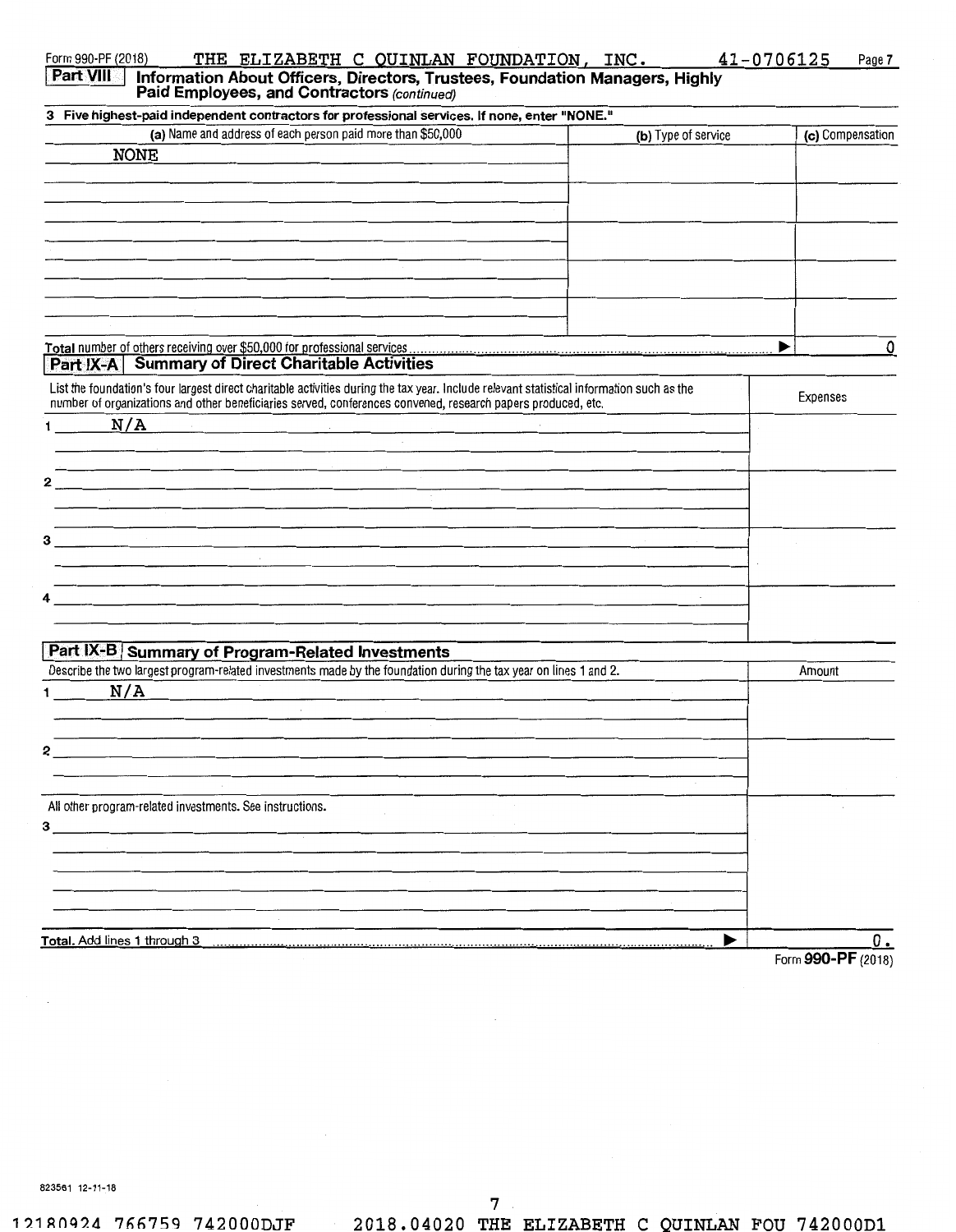12180924 766759 742000DJF 2018.04020 THE ELIZABETH C QUINLAN FOU 742000D1

8

| Acquisition indebtedness applicable to line 1 assets with an example continuum contracts and incrementation in                                       | z                       |             |
|------------------------------------------------------------------------------------------------------------------------------------------------------|-------------------------|-------------|
| Subtract line 2 from line 1d                                                                                                                         | 3                       | 5,520,78    |
|                                                                                                                                                      | $\overline{\mathbf{4}}$ | 82,81       |
|                                                                                                                                                      | 5                       | 5,437,97    |
| Minimum investment return. Enter 5% of line 5                                                                                                        | 6                       | 271,89      |
| Part XI Distributable Amount (see instructions) (Section 4942(j)(3) and (j)(5) private operating foundations and certain                             |                         |             |
| foreign organizations, check here $\blacktriangleright$ $\Box$ and do not complete this part.)                                                       |                         |             |
| Minimum investment return from Part X, line 6 [1] [1] Minimum material contracts and the state of the state of                                       |                         | 271,89      |
|                                                                                                                                                      | 2,905.                  |             |
|                                                                                                                                                      |                         |             |
|                                                                                                                                                      | 2c                      | <u>2,90</u> |
|                                                                                                                                                      | 3                       | 268,99      |
|                                                                                                                                                      | 4                       |             |
|                                                                                                                                                      | 5                       | 268,99      |
|                                                                                                                                                      | 6                       |             |
|                                                                                                                                                      | $\overline{7}$          | 268,99      |
| Part XII Qualifying Distributions (see instructions)                                                                                                 |                         |             |
| Amounts paid (including administrative expenses) to accomplish charitable, etc., purposes:                                                           |                         |             |
|                                                                                                                                                      | 1a                      | 245,89      |
|                                                                                                                                                      | 1b                      |             |
|                                                                                                                                                      | $\mathbf{2}$            |             |
| Amounts set aside for specific charitable projects that satisfy the:                                                                                 | 37.Z                    |             |
|                                                                                                                                                      | За                      |             |
|                                                                                                                                                      | 3b                      |             |
| Qualifying distributions. Add lines 1a through 3b. Enter here and on Part V, line 8; and Part XIII, line 4                                           | 4                       | 245,89      |
| Foundations that qualify under section 4940(e) for the reduced rate of tax on net investment                                                         |                         |             |
| income. Enter 1% of Part I, line 27b (1000) (2000) (2000) (2000) (2000) (2000) (2000) (2000) (2000) (2000) (20                                       | 5                       |             |
|                                                                                                                                                      | 6                       | 245,89      |
| Note: The amount on line 6 will be used in Part V, column (b), in subsequent years when calculating whether the foundation qualifies for the section |                         |             |
| 4940(e) reduction of tax in those years.                                                                                                             |                         |             |
|                                                                                                                                                      |                         |             |

**Part X II Minimum Investment Return** (All domestic foundations must complete this part. Foreign foundations, see instructions.)

| 1            | Fair market value of assets not used (or held for use) directly in carrying out charitable, etc., purposes:                                                                                                                           |                         |               |
|--------------|---------------------------------------------------------------------------------------------------------------------------------------------------------------------------------------------------------------------------------------|-------------------------|---------------|
|              |                                                                                                                                                                                                                                       | 1a                      | 5,520,784.    |
| d            | Average of monthly cash balances entity contains and an architecture of monthly cash balances entity contains and the state of the state of the state of the state of the state of the state of the state of the state of the         | 1 <sub>b</sub>          |               |
| c            | Fair market value of all other assets [111] matter contained a state of all other assets [11] market value of all other assets [11] matter contained a state of all other assets [11] matter contained a state of the state of        | 1c                      |               |
|              |                                                                                                                                                                                                                                       | 1d                      | 5,520,784.    |
|              | Reduction claimed for blockage or other factors reported on lines 1a and                                                                                                                                                              |                         |               |
|              | 1c (attach detailed explanation) measurements are also according to the late of the late of the late of the late of the late of the late of the late of the late of the late of the late of the late of the late of the late o<br>0.1 | i bash                  |               |
| $\mathbf{2}$ |                                                                                                                                                                                                                                       | $\overline{2}$          | 0.            |
| 3            |                                                                                                                                                                                                                                       | 3                       | 5,520,784.    |
| 4            |                                                                                                                                                                                                                                       | 4                       | 82,812.       |
| 5            |                                                                                                                                                                                                                                       | 5                       | 5,437,972.    |
| 6            |                                                                                                                                                                                                                                       | 6                       | 271,899.      |
|              | Part XI   Distributable Amount (see instructions) (Section 4942(j)(3) and (j)(5) private operating foundations and certain<br>foreign organizations, check here $\blacktriangleright$ $\Box$ and do not complete this part.)          |                         |               |
| 1.           | Minimum investment return from Part X, line 6 [1] [1] Minimum material contracts and the intervention of the Mi                                                                                                                       |                         | 271,899.      |
| 2а           | 2,905.                                                                                                                                                                                                                                |                         |               |
| b            |                                                                                                                                                                                                                                       |                         |               |
| c            |                                                                                                                                                                                                                                       | 2c                      | <u>2,905.</u> |
| 3            |                                                                                                                                                                                                                                       | 3                       | 268,994.      |
| 4            |                                                                                                                                                                                                                                       | $\overline{\mathbf{4}}$ | 0.            |
| 5            |                                                                                                                                                                                                                                       | 5                       | 268,994.      |
| 6            | Deduction from distributable amount (see instructions) manufactured contained and the contained and the Deduction of L                                                                                                                | 6                       | ο.            |
| 7            |                                                                                                                                                                                                                                       | $\overline{7}$          | 268,994.      |
|              | <b>Part XII</b> Qualifying Distributions (see instructions)                                                                                                                                                                           |                         |               |
| 1.           | Amounts paid (including administrative expenses) to accomplish charitable, etc., purposes:                                                                                                                                            |                         |               |
| `a           |                                                                                                                                                                                                                                       | 1a                      | 245,894.      |
| b            |                                                                                                                                                                                                                                       | 1 <sub>b</sub>          | о.            |
| 2            |                                                                                                                                                                                                                                       | $\overline{2}$          |               |
| 3            | Amounts set aside for specific charitable projects that satisfy the:                                                                                                                                                                  |                         |               |
|              |                                                                                                                                                                                                                                       | За                      |               |
| b            |                                                                                                                                                                                                                                       | 3b                      |               |
| 4            |                                                                                                                                                                                                                                       | $\overline{\mathbf{4}}$ | 245,894.      |
| 5            | Foundations that qualify under section 4940(e) for the reduced rate of tax on net investment                                                                                                                                          |                         |               |
|              |                                                                                                                                                                                                                                       | 5                       | ο.            |
| 6            |                                                                                                                                                                                                                                       | 6                       | 245,894.      |
|              | Note: The amount on line 6 will be used in Part V, column (b), in subsequent years when calculating whether the foundation qualifies for the section                                                                                  |                         |               |
|              | 4940(e) reduction of tax in those years.                                                                                                                                                                                              |                         |               |

Form **990-PF** (2018)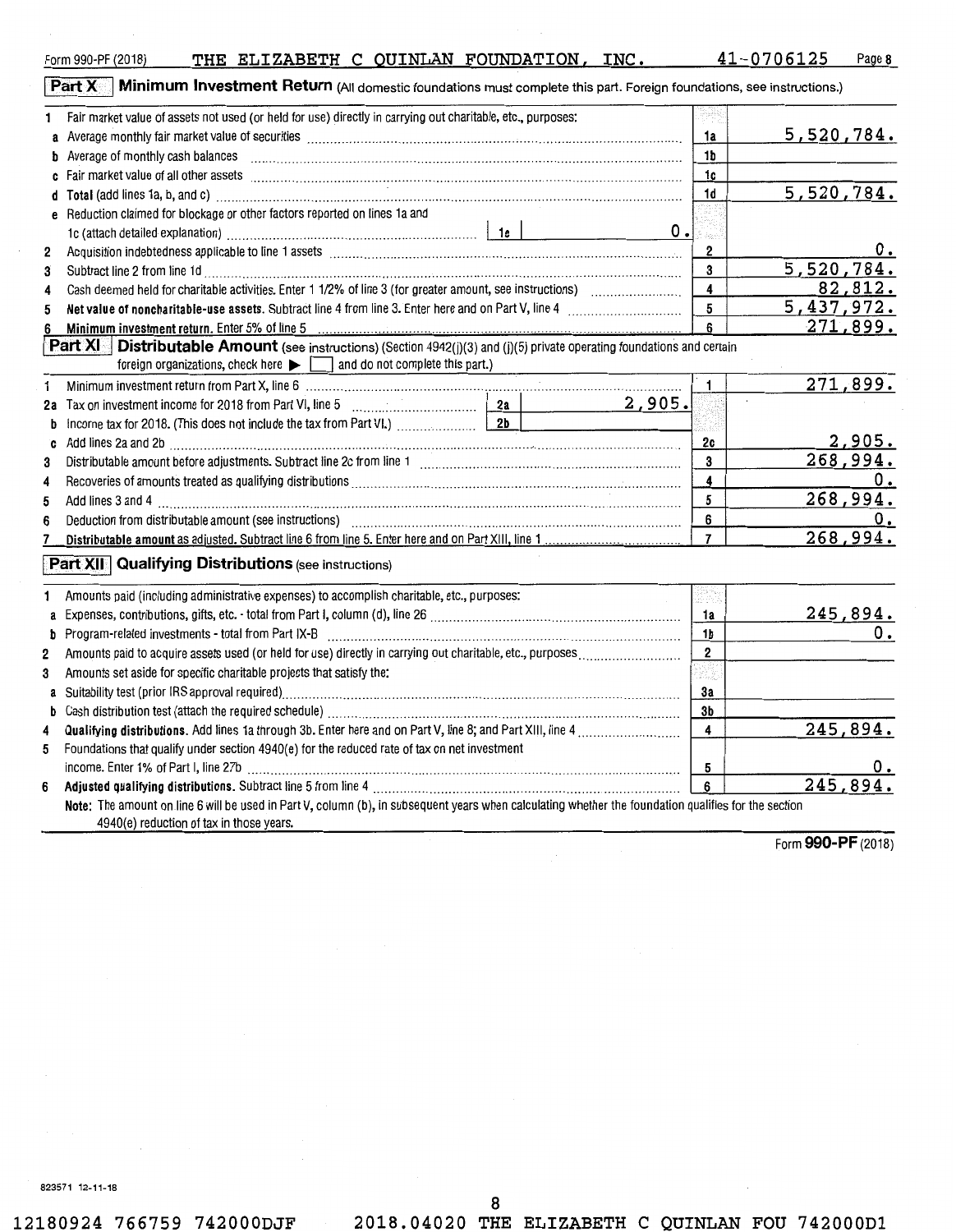# **Part XIII** Undistributed Income (see instructions)

|                                                                                                                                                                                        | (a)<br>Corpus  | (b)<br>Years prior to 2017 | (c)<br>2017 | (d)<br>2018        |
|----------------------------------------------------------------------------------------------------------------------------------------------------------------------------------------|----------------|----------------------------|-------------|--------------------|
| 1 Distributable amount for 2018 from Part XI,<br>line 7                                                                                                                                |                |                            |             | 268,994.           |
| 2 Undistributed income, if any, as of the end of 2018:                                                                                                                                 |                |                            |             |                    |
| a Enter amount for 2017 only                                                                                                                                                           |                |                            | 0.          |                    |
| <b>b</b> Total for prior years:                                                                                                                                                        |                | О.                         |             |                    |
| 3 Excess distributions carryover, if any, to 2018:                                                                                                                                     |                |                            |             |                    |
| 35, 273.<br>a From 2013<br>$\frac{1}{2}$                                                                                                                                               |                |                            |             |                    |
| $b$ From 2014                                                                                                                                                                          |                |                            |             |                    |
| .<br>19,267.<br>c From 2015<br>.                                                                                                                                                       |                |                            |             |                    |
| d From 2016<br>.                                                                                                                                                                       |                |                            |             |                    |
| 38.<br>e From 2017<br>.                                                                                                                                                                |                |                            |             |                    |
|                                                                                                                                                                                        | 54,578.        |                            |             |                    |
| 4 Qualifying distributions for 2018 from                                                                                                                                               |                |                            |             |                    |
| Part XII, line 4: $\triangleright$ \$ 245, 894.                                                                                                                                        |                |                            |             |                    |
| a Applied to 2017, but not more than line 2a                                                                                                                                           |                |                            | О.          |                    |
| <b>b</b> Applied to undistributed income of prior                                                                                                                                      |                |                            |             |                    |
| years (Election required - see instructions)                                                                                                                                           |                | О.                         |             |                    |
| c Treated as distributions out of corpus                                                                                                                                               |                |                            |             |                    |
| (Election required - see instructions)<br>1.1.1.1.1.1                                                                                                                                  | О.             |                            |             |                    |
| d Applied to 2018 distributable amount                                                                                                                                                 |                |                            |             | 245,894.           |
| e Remaining amount distributed out of corpus                                                                                                                                           | О.             |                            |             |                    |
| 5 Excess distributions carryover applied to 2018<br>(If an amount appears in column (d), the same amount<br>must be shown in column (a).)                                              | 23,100.        |                            |             | 23,100.            |
| 6 Enter the net total of each column as<br>indicated below:                                                                                                                            |                |                            |             |                    |
| a Corpus. Add lines 3f, 4c, and 4e. Subtract line 5                                                                                                                                    | 31,478.        |                            |             |                    |
| b Prior years' undistributed income. Subtract                                                                                                                                          |                |                            |             |                    |
|                                                                                                                                                                                        |                | о.                         |             |                    |
| c Enter the amount of prior years'<br>undistributed income for which a notice of<br>deficiency has been issued, or on which<br>the section 4942(a) tax has been previously<br>assessed |                | О.                         |             |                    |
| d Subtract line 6c from line 6b. Taxable                                                                                                                                               |                |                            |             |                    |
| amount - see instructions                                                                                                                                                              |                | О.                         |             |                    |
| e Undistributed income for 2017. Subtract line                                                                                                                                         |                |                            |             |                    |
| 4a from line 2a. Taxable amount - see instr.                                                                                                                                           |                |                            | О.          |                    |
| f Undistributed income for 2018. Subtract                                                                                                                                              |                |                            |             |                    |
| lines 4d and 5 from line 1. This amount must                                                                                                                                           |                |                            |             |                    |
|                                                                                                                                                                                        |                |                            |             | О.                 |
| 7 Amounts treated as distributions out of                                                                                                                                              |                |                            |             |                    |
| corpus to satisfy requirements imposed by                                                                                                                                              |                |                            |             |                    |
| section 170(b)(1)(F) or 4942(g)(3) (Election                                                                                                                                           |                |                            |             |                    |
| may be required - see instructions)                                                                                                                                                    | О.             |                            |             |                    |
| 8 Excess distributions carryover from 2013                                                                                                                                             |                |                            |             |                    |
| not applied on line 5 or line 7                                                                                                                                                        | <u>12,173.</u> |                            |             |                    |
| 9 Excess distributions carryover to 2019.<br>Subtract lines 7 and 8 from line 6a                                                                                                       | 19,305.        |                            |             |                    |
| 10 Analysis of line 9:                                                                                                                                                                 |                |                            |             |                    |
| a Excess from 2014                                                                                                                                                                     |                |                            |             |                    |
| 19,267.<br><b>b</b> Excess from $2015$                                                                                                                                                 |                |                            |             |                    |
| c Excess from 2016                                                                                                                                                                     |                |                            |             |                    |
| 38.<br><b>d</b> Excess from 2017                                                                                                                                                       |                |                            |             |                    |
| e Excess from 2018.                                                                                                                                                                    |                |                            |             |                    |
| 823581 12-11-18                                                                                                                                                                        |                |                            |             | Form 990-PF (2018) |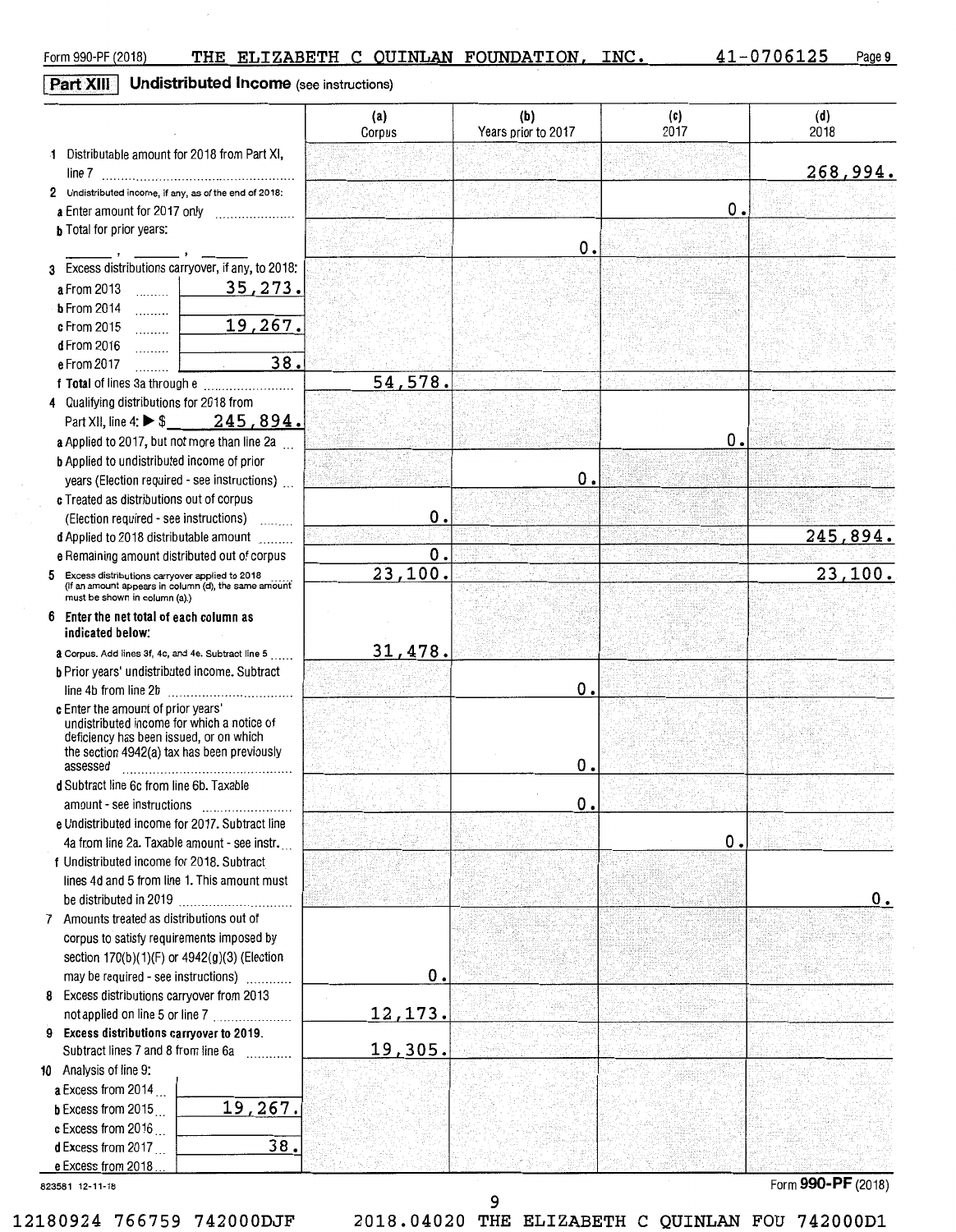| Form 990-PF (2018)                                                                                           | THE ELIZABETH C QUINLAN FOUNDATION, INC. |          |               |               | 41-0706125<br>Page 10 |
|--------------------------------------------------------------------------------------------------------------|------------------------------------------|----------|---------------|---------------|-----------------------|
| Part XIV   Private Operating Foundations (see instructions and Part VII-A, question 9)                       |                                          |          |               | N/A           |                       |
| 1 a If the foundation has received a ruling or determination letter that it is a private operating           |                                          |          |               |               |                       |
| foundation, and the ruling is effective for 2018, enter the date of the ruling                               |                                          |          |               |               |                       |
| <b>b</b> Check box to indicate whether the foundation is a private operating foundation described in section |                                          |          | .             | 4942(j)(3) or | 4942(j)(5)            |
| 2 a Enter the lesser of the adjusted net                                                                     | Tax year                                 |          | Prior 3 years |               |                       |
| income from Part I or the minimum                                                                            | (a) 2018                                 | (b) 2017 | $(c)$ 2016    | $(d)$ 2015    | (e) Total             |
| investment return from Part X for                                                                            |                                          |          |               |               |                       |
|                                                                                                              |                                          |          |               |               |                       |
| <b>b</b> 85% of line 2a                                                                                      |                                          |          |               |               |                       |
| c Qualifying distributions from Part XII,                                                                    |                                          |          |               |               |                       |
| line 4 for each year listed                                                                                  |                                          |          |               |               |                       |
| d Amounts included in line 2c not                                                                            |                                          |          |               |               |                       |
| used directly for active conduct of                                                                          |                                          |          |               |               |                       |
| exempt activities                                                                                            |                                          |          |               |               |                       |
| e Qualifying distributions made directly                                                                     |                                          |          |               |               |                       |
| for active conduct of exempt activities.                                                                     |                                          |          |               |               |                       |
| Subtract line 2d from line 2d<br>3                                                                           |                                          |          |               |               |                       |
| Complete 3a, b, or c for the<br>alternative test relied upon:                                                |                                          |          |               |               |                       |
| a "Assets" alternative test - enter:                                                                         |                                          |          |               |               |                       |
| (1) Value of all assets $\ldots$                                                                             |                                          |          |               |               |                       |
| (2) Value of assets qualifying                                                                               |                                          |          |               |               |                       |
| under section $4942(j)(3)(B)(i)$<br><b>b</b> "Endowment" alternative test - enter                            |                                          |          |               |               |                       |
| 2/3 of minimum investment return                                                                             |                                          |          |               |               |                       |
| shown in Part X, line 6 for each year                                                                        |                                          |          |               |               |                       |
|                                                                                                              |                                          |          |               |               |                       |
| c "Support" alternative test - enter:                                                                        |                                          |          |               |               |                       |
| (1) Total support other than gross<br>investment income (interest,                                           |                                          |          |               |               |                       |
| dividends, rents, payments on                                                                                |                                          |          |               |               |                       |
| securities loans (section<br>512(a)(5)), or royalties)                                                       |                                          |          |               |               |                       |
| (2) Support from general public                                                                              |                                          |          |               |               |                       |
| and 5 or more exempt                                                                                         |                                          |          |               |               |                       |
| organizations as provided in<br>section 4942(j)(3)(B)(iii)<br><b>Contractor</b>                              |                                          |          |               |               |                       |
| (3) Largest amount of support from                                                                           |                                          |          |               |               |                       |
| an exempt organization                                                                                       |                                          |          |               |               |                       |
| (4) Gross investment income                                                                                  |                                          |          |               |               |                       |

## **Part XV I** Supplementary Information (Complete this part only if the foundation had \$5,000 or more in assets at any time during the year-see instructions.)

**Information Regarding Foundation Managers:**   $\mathbf{1}$ 

**a** List any managers of the foundation who have contributed more than 2% of the total contributions received by the foundation before the close of any tax year (but only if they have contributed more than \$5,000). (See section 507(d)(2).)

#### **NONE**

**b** List any managers of the foundation who own 10% or more of the stock of a corporation (or an equally large portion of the ownership of a partnership or other entity) of which the foundation has a 10% or greater interest.

#### **NONE**

## **2 Information Regarding Contribution, Grant, Gift, Loan, Scholarship, etc., Programs:**

Check here  $\blacktriangleright$  if the foundation only makes contributions to preselected charitable organizations and does not accept unsolicited requests for funds. If the foundation makes gifts, grants, etc., to individuals or organizations under other conditions, complete items 2a, b, c, and d.

**a** The name, address, and telephone number or email address of the person to whom applications should be addressed:

## **SEE STATEMENT 10**

**b** The form in which applications should be submitted and information and materials they should include:

**c** Any submission deadlines:

**d** Any restrictions or limitations on awards, such as by geographical areas, charitable fields, kinds of institutions, or other factors:

823601 12-11-18 Form **990-PF** (2018)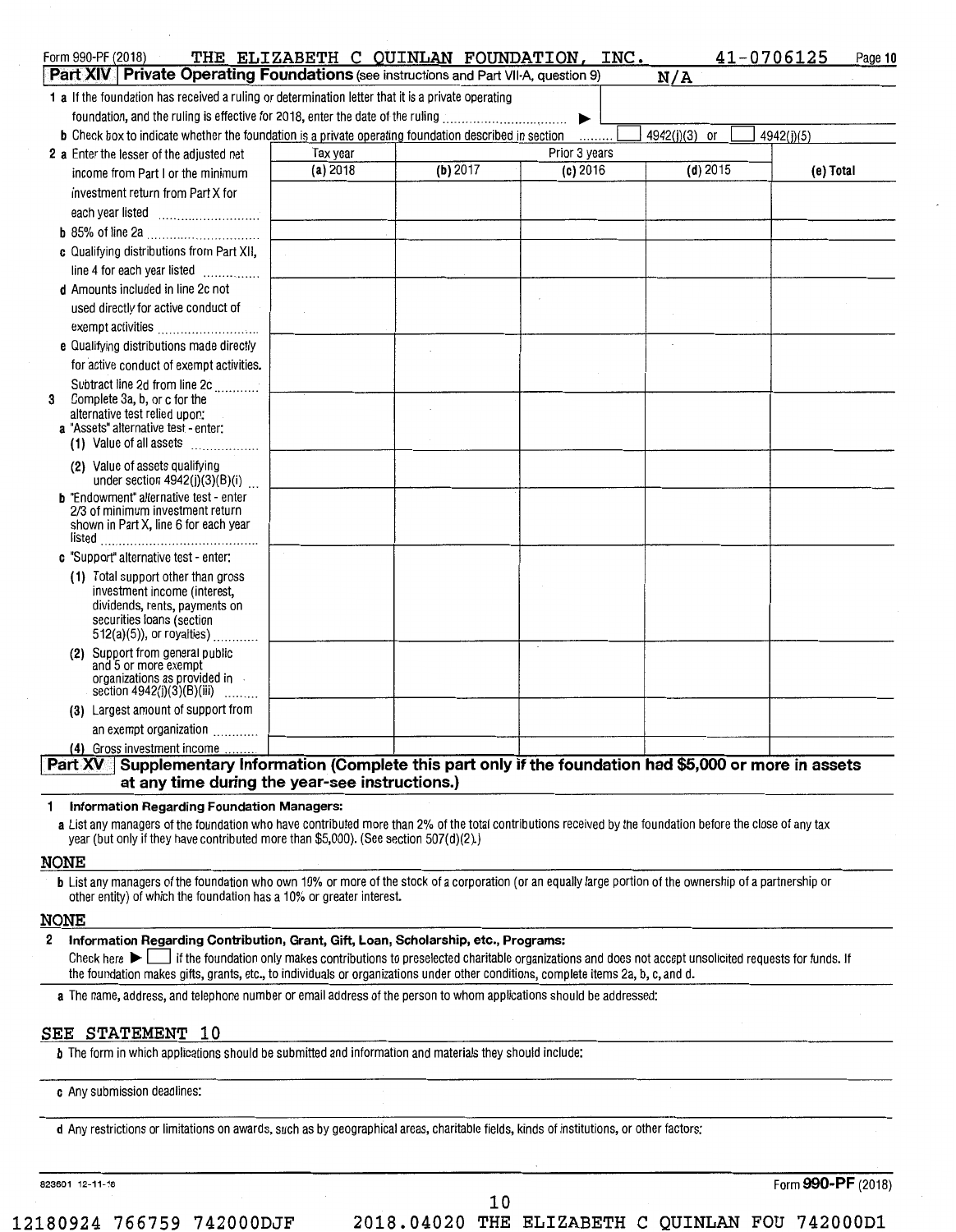| <b>Supplementary Information (continued)</b><br>Part XV                        |                                                                                                                    |                                      |                                     |          |
|--------------------------------------------------------------------------------|--------------------------------------------------------------------------------------------------------------------|--------------------------------------|-------------------------------------|----------|
| 3 Grants and Contributions Paid During the Year or Approved for Future Payment |                                                                                                                    |                                      |                                     |          |
| Recipient<br>Name and address (home or business)                               | If recipient is an individual,<br>show any relationship to<br>any foundation manager<br>or substantial contributor | Foundation<br>status of<br>recipient | Purpose of grant or<br>contribution | Amount   |
|                                                                                |                                                                                                                    |                                      |                                     |          |
| a Paid during the year                                                         |                                                                                                                    |                                      |                                     |          |
|                                                                                |                                                                                                                    |                                      |                                     |          |
|                                                                                |                                                                                                                    |                                      |                                     |          |
|                                                                                |                                                                                                                    |                                      |                                     |          |
| SEE ATTACHED STATEMENT                                                         |                                                                                                                    | PUBLIC                               |                                     |          |
|                                                                                |                                                                                                                    |                                      |                                     | 185,000. |
|                                                                                |                                                                                                                    |                                      |                                     |          |
|                                                                                |                                                                                                                    |                                      |                                     |          |
|                                                                                |                                                                                                                    |                                      |                                     |          |
|                                                                                |                                                                                                                    |                                      |                                     |          |
|                                                                                |                                                                                                                    |                                      |                                     |          |
|                                                                                |                                                                                                                    |                                      |                                     |          |
|                                                                                |                                                                                                                    |                                      |                                     |          |
|                                                                                |                                                                                                                    |                                      |                                     |          |
|                                                                                |                                                                                                                    |                                      |                                     |          |
|                                                                                |                                                                                                                    |                                      |                                     |          |
|                                                                                |                                                                                                                    |                                      |                                     |          |
|                                                                                |                                                                                                                    |                                      |                                     |          |
|                                                                                |                                                                                                                    |                                      |                                     |          |
|                                                                                |                                                                                                                    |                                      |                                     |          |
|                                                                                |                                                                                                                    |                                      |                                     |          |
|                                                                                |                                                                                                                    |                                      |                                     |          |
|                                                                                |                                                                                                                    |                                      |                                     |          |
|                                                                                |                                                                                                                    |                                      |                                     |          |
|                                                                                |                                                                                                                    |                                      |                                     |          |
| <b>Total</b>                                                                   |                                                                                                                    |                                      | $\blacktriangleright$ 3a            | 185,000. |
| <b>b</b> Approved for future payment                                           |                                                                                                                    |                                      |                                     |          |
|                                                                                |                                                                                                                    |                                      |                                     |          |
|                                                                                |                                                                                                                    |                                      |                                     |          |
| <b>NONE</b>                                                                    |                                                                                                                    |                                      |                                     |          |
|                                                                                |                                                                                                                    |                                      |                                     |          |
|                                                                                |                                                                                                                    |                                      |                                     |          |
|                                                                                |                                                                                                                    |                                      |                                     |          |
|                                                                                |                                                                                                                    |                                      |                                     |          |
|                                                                                |                                                                                                                    |                                      |                                     |          |
|                                                                                |                                                                                                                    |                                      |                                     |          |
|                                                                                |                                                                                                                    |                                      |                                     |          |
|                                                                                |                                                                                                                    |                                      |                                     |          |
|                                                                                |                                                                                                                    |                                      |                                     |          |
|                                                                                |                                                                                                                    |                                      |                                     |          |
|                                                                                |                                                                                                                    |                                      |                                     |          |
|                                                                                |                                                                                                                    |                                      |                                     |          |
| Total                                                                          |                                                                                                                    |                                      | $\triangleright$ 3b                 |          |

823611 12-11-18

**11** 

**12180924 766759 742000DJF 2018.04020 THE ELIZABETH C QUINLAN FOU 742000D1**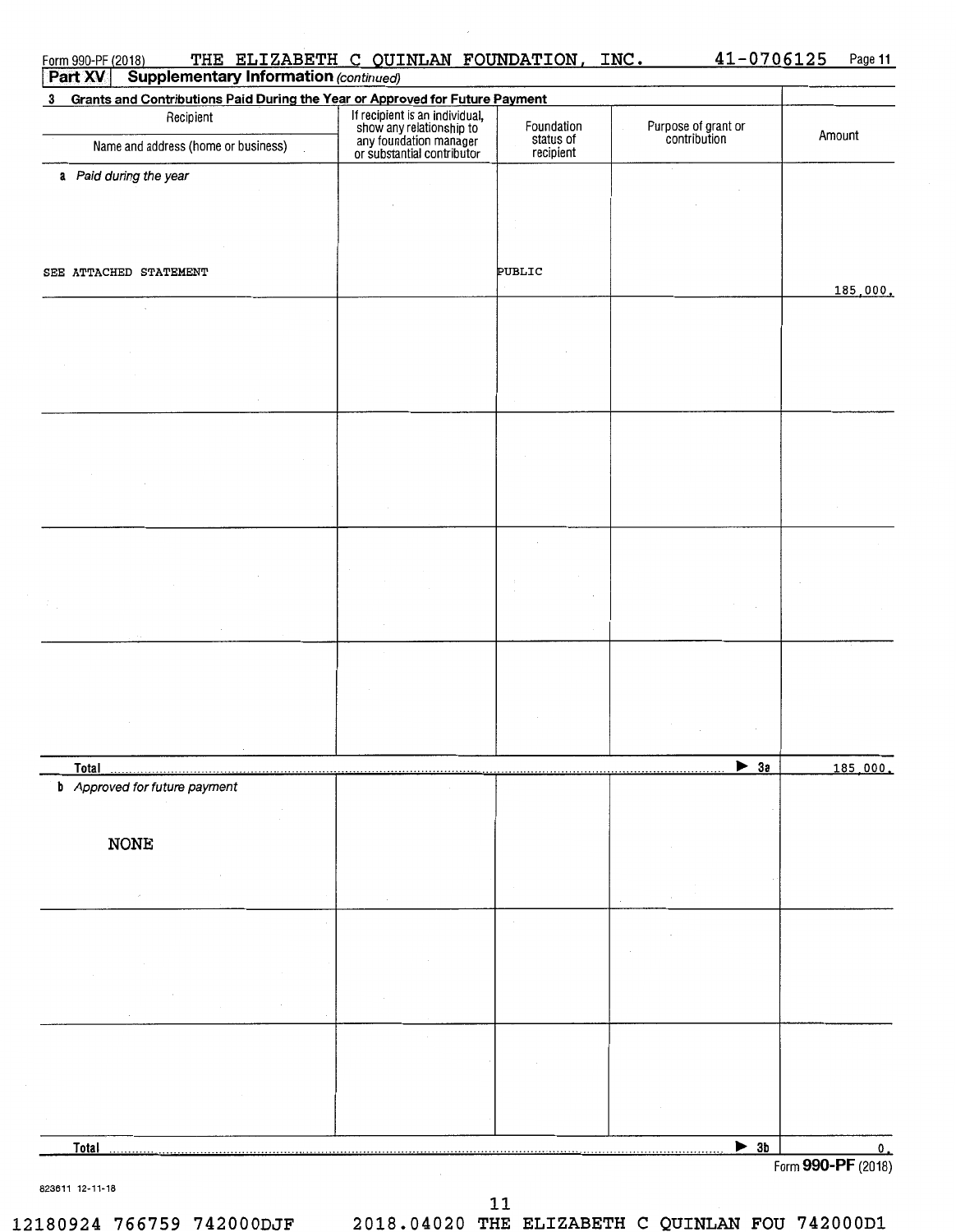Form 990-PF (2018) THE ELIZABETH C QUINLAN FOUNDATION, INC. 41-0706125 Page 12

**Part XVI-A** Analysis of Income-Producing Activities

| Enter gross amounts unless otherwise indicated.                                                                                                                                                                                |                         | Unrelated business income |                                    | Excluded by section 512, 513, or 514 | (e)                                  |  |
|--------------------------------------------------------------------------------------------------------------------------------------------------------------------------------------------------------------------------------|-------------------------|---------------------------|------------------------------------|--------------------------------------|--------------------------------------|--|
|                                                                                                                                                                                                                                | (a)<br>Business<br>code | (b)<br>Amount             | $E_{\rm Xc}^{(c)}$<br>sion<br>code | (d)<br>Amount                        | Related or exempt<br>function income |  |
| 1 Program service revenue:                                                                                                                                                                                                     |                         |                           |                                    |                                      |                                      |  |
| <u> 1980 - Johann Stein, mars an t-Stein Berger, mars an t-Stein Berger, mars an t-Stein Berger, mars an t-Stein</u>                                                                                                           |                         |                           |                                    |                                      |                                      |  |
| <u>a sa mga salawang mga sangayong mga sangayong mga sangayong mga sangayong mga sangayong mga sangayong mga sanga</u>                                                                                                         |                         |                           |                                    |                                      |                                      |  |
|                                                                                                                                                                                                                                |                         |                           |                                    |                                      |                                      |  |
|                                                                                                                                                                                                                                |                         |                           |                                    |                                      |                                      |  |
| <u> 1980 - Jan Sterling Sterling Sterling Sterling Sterling Sterling Sterling Sterling Sterling Sterling Sterling</u>                                                                                                          |                         |                           |                                    |                                      |                                      |  |
| Fees and contracts from government agencies [<br>a                                                                                                                                                                             |                         |                           |                                    |                                      |                                      |  |
|                                                                                                                                                                                                                                |                         |                           |                                    |                                      |                                      |  |
| 3 Interest on savings and temporary cash                                                                                                                                                                                       |                         |                           |                                    |                                      |                                      |  |
|                                                                                                                                                                                                                                |                         |                           | 14                                 | 127,746.                             |                                      |  |
| 5 Net rental income or (loss) from real estate:                                                                                                                                                                                |                         |                           |                                    |                                      |                                      |  |
|                                                                                                                                                                                                                                |                         |                           |                                    |                                      |                                      |  |
| b                                                                                                                                                                                                                              |                         |                           |                                    |                                      |                                      |  |
| 6 Net rental income or (loss) from personal                                                                                                                                                                                    |                         |                           |                                    |                                      |                                      |  |
|                                                                                                                                                                                                                                |                         |                           |                                    |                                      |                                      |  |
| 8 Gain or (loss) from sales of assets other                                                                                                                                                                                    |                         |                           | 18                                 | 19,339.                              |                                      |  |
|                                                                                                                                                                                                                                |                         |                           |                                    |                                      |                                      |  |
| 10 Gross profit or (loss) from sales of inventory                                                                                                                                                                              |                         |                           |                                    |                                      |                                      |  |
| 11 Other revenue:                                                                                                                                                                                                              |                         |                           |                                    |                                      |                                      |  |
| a                                                                                                                                                                                                                              |                         |                           |                                    |                                      |                                      |  |
| <u> 1980 - Jan Barat, Amerikaansk politiker (* 1905)</u>                                                                                                                                                                       |                         |                           |                                    |                                      |                                      |  |
| <u> 1980 - Johann Barn, amerikan besteman besteman besteman besteman besteman besteman besteman besteman besteman</u>                                                                                                          |                         |                           |                                    |                                      |                                      |  |
| <u> 1980 - Jan James James James James James James James James James James James James James James James James J</u>                                                                                                           |                         |                           |                                    |                                      |                                      |  |
|                                                                                                                                                                                                                                |                         |                           |                                    |                                      |                                      |  |
|                                                                                                                                                                                                                                | (2:1) Pek               | 0.                        |                                    | 147,085.                             | 0.                                   |  |
| 13 Total. Add line 12, columns (b), (d), and (e) matter and contain and contained a state of the state of the state of the state of the state of the state of the state of the state of the state of the state of the state of |                         |                           |                                    |                                      | 147,085.                             |  |

(See worksheet in line 13 instructions to verify calculations.)

| Part XVI-B                 | Relationship of Activities to the Accomplishment of Exempt Purposes                                                                                                                                                                                |
|----------------------------|----------------------------------------------------------------------------------------------------------------------------------------------------------------------------------------------------------------------------------------------------|
| Line No.<br>$\blacksquare$ | Explain below how each activity for which income is reported in column (e) of Part XVI-A contributed importantly to the accomplishment of<br>the foundation's exempt purposes (other than by providing funds for such purposes).<br><b>College</b> |
|                            | N/A                                                                                                                                                                                                                                                |
|                            |                                                                                                                                                                                                                                                    |
|                            |                                                                                                                                                                                                                                                    |
|                            |                                                                                                                                                                                                                                                    |
|                            |                                                                                                                                                                                                                                                    |
|                            |                                                                                                                                                                                                                                                    |
|                            |                                                                                                                                                                                                                                                    |
|                            |                                                                                                                                                                                                                                                    |
|                            |                                                                                                                                                                                                                                                    |
|                            |                                                                                                                                                                                                                                                    |
|                            |                                                                                                                                                                                                                                                    |
|                            |                                                                                                                                                                                                                                                    |
|                            |                                                                                                                                                                                                                                                    |
|                            |                                                                                                                                                                                                                                                    |
|                            |                                                                                                                                                                                                                                                    |
|                            |                                                                                                                                                                                                                                                    |
|                            |                                                                                                                                                                                                                                                    |
| 823621 12-11-18            | Form 990-PF (2018)                                                                                                                                                                                                                                 |

**12 12180924 766759 742000DJF 2018.04020 THE ELIZABETH C QUINLAN FOU 74200001**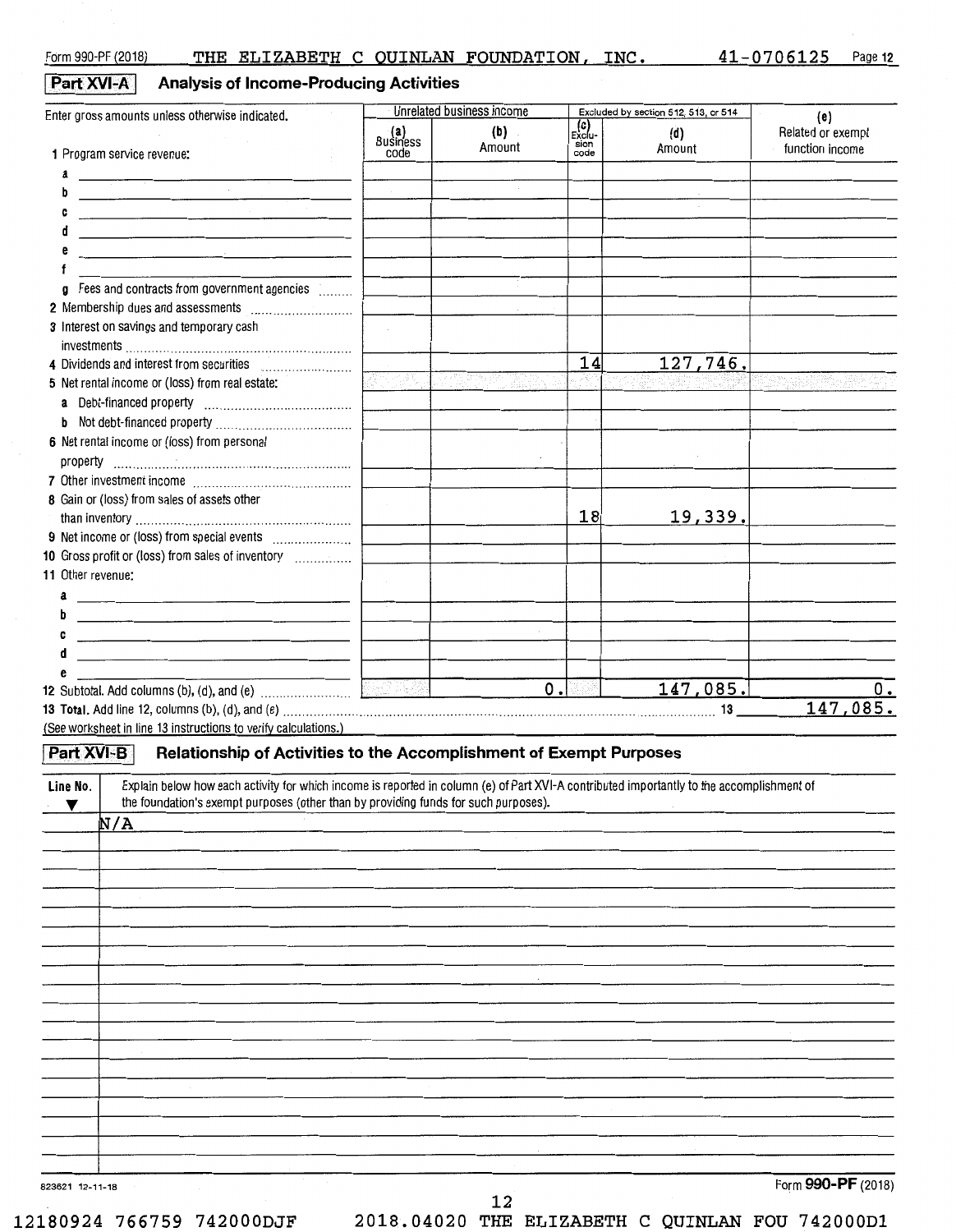|                                                                                      | Part XVII<br>Information Regarding Transfers to and Transactions and Relationships With Noncharitable<br><b>Exempt Organizations</b>                         |       |      |           |  |
|--------------------------------------------------------------------------------------|--------------------------------------------------------------------------------------------------------------------------------------------------------------|-------|------|-----------|--|
|                                                                                      | Did the organization directly or indirectly engage in any of the following with any other organization described in section 501(c)                           |       | Yes⊺ | <b>No</b> |  |
|                                                                                      | (other than section 501(c)(3) organizations) or in section 527, relating to political organizations?                                                         |       |      |           |  |
| a Transfers from the reporting foundation to a noncharitable exempt organization of: |                                                                                                                                                              |       |      |           |  |
|                                                                                      |                                                                                                                                                              | 1a(1) |      | x         |  |
|                                                                                      |                                                                                                                                                              | 1a(2) |      | x         |  |
|                                                                                      | <b>b</b> Other transactions:                                                                                                                                 |       |      |           |  |
|                                                                                      |                                                                                                                                                              | 1b(1) |      | x         |  |
|                                                                                      |                                                                                                                                                              | 1b(2) |      | x         |  |
|                                                                                      |                                                                                                                                                              | 1b(3) |      |           |  |
|                                                                                      |                                                                                                                                                              | 1b(4) |      | X         |  |
|                                                                                      |                                                                                                                                                              | 1b(5) |      |           |  |
|                                                                                      |                                                                                                                                                              | 1b(6) |      | х         |  |
|                                                                                      |                                                                                                                                                              | 1c    |      | x         |  |
| đ                                                                                    | If the answer to any of the above is "Yes," complete the following schedule. Column (b) should always show the fair market value of the goods, other assets, |       |      |           |  |

or services given by the reporting foundation. If the foundation received less than fair market value in any transaction or sharing arrangement, show in column **(d)** the value of the goods, other assets, or services received.

| $(a)$ Line no.              | (b) Amount involved                                                                                                                                                                                                                                                                                                                                          | (c) Name of noncharitable exempt organization |                                   |                          | (0) Description of transfers, transactions, and sharing arrangements |               |                                                                                          |                         |
|-----------------------------|--------------------------------------------------------------------------------------------------------------------------------------------------------------------------------------------------------------------------------------------------------------------------------------------------------------------------------------------------------------|-----------------------------------------------|-----------------------------------|--------------------------|----------------------------------------------------------------------|---------------|------------------------------------------------------------------------------------------|-------------------------|
|                             |                                                                                                                                                                                                                                                                                                                                                              | N/A                                           |                                   |                          |                                                                      |               |                                                                                          |                         |
|                             |                                                                                                                                                                                                                                                                                                                                                              |                                               |                                   |                          |                                                                      |               |                                                                                          |                         |
|                             |                                                                                                                                                                                                                                                                                                                                                              |                                               |                                   |                          |                                                                      |               |                                                                                          |                         |
|                             |                                                                                                                                                                                                                                                                                                                                                              |                                               |                                   |                          |                                                                      |               |                                                                                          |                         |
|                             |                                                                                                                                                                                                                                                                                                                                                              |                                               |                                   |                          |                                                                      |               |                                                                                          |                         |
|                             |                                                                                                                                                                                                                                                                                                                                                              |                                               |                                   |                          |                                                                      |               |                                                                                          |                         |
|                             |                                                                                                                                                                                                                                                                                                                                                              |                                               |                                   |                          |                                                                      |               |                                                                                          |                         |
|                             |                                                                                                                                                                                                                                                                                                                                                              |                                               |                                   |                          |                                                                      |               |                                                                                          |                         |
|                             |                                                                                                                                                                                                                                                                                                                                                              |                                               |                                   |                          |                                                                      |               |                                                                                          |                         |
|                             |                                                                                                                                                                                                                                                                                                                                                              |                                               |                                   |                          |                                                                      |               |                                                                                          |                         |
|                             |                                                                                                                                                                                                                                                                                                                                                              |                                               |                                   |                          |                                                                      |               |                                                                                          |                         |
|                             |                                                                                                                                                                                                                                                                                                                                                              |                                               |                                   |                          |                                                                      |               |                                                                                          |                         |
|                             |                                                                                                                                                                                                                                                                                                                                                              |                                               |                                   |                          |                                                                      |               |                                                                                          |                         |
|                             |                                                                                                                                                                                                                                                                                                                                                              |                                               |                                   |                          |                                                                      |               |                                                                                          |                         |
|                             |                                                                                                                                                                                                                                                                                                                                                              |                                               |                                   |                          |                                                                      |               |                                                                                          |                         |
|                             |                                                                                                                                                                                                                                                                                                                                                              |                                               |                                   |                          |                                                                      |               |                                                                                          |                         |
|                             | 2a Is the foundation directly or indirectly affiliated with, or related to, one or more tax-exempt organizations described<br><b>b</b> If "Yes," complete the following schedule.                                                                                                                                                                            |                                               |                                   |                          |                                                                      |               | Yes                                                                                      | $\boxed{\mathbf{X}}$ No |
|                             | (a) Name of organization                                                                                                                                                                                                                                                                                                                                     |                                               |                                   | (b) Type of organization | (c) Description of relationship                                      |               |                                                                                          |                         |
|                             | N/A                                                                                                                                                                                                                                                                                                                                                          |                                               |                                   |                          |                                                                      |               |                                                                                          |                         |
|                             |                                                                                                                                                                                                                                                                                                                                                              |                                               |                                   |                          |                                                                      |               |                                                                                          |                         |
|                             |                                                                                                                                                                                                                                                                                                                                                              |                                               |                                   |                          |                                                                      |               |                                                                                          |                         |
|                             |                                                                                                                                                                                                                                                                                                                                                              |                                               |                                   |                          |                                                                      |               |                                                                                          |                         |
|                             |                                                                                                                                                                                                                                                                                                                                                              |                                               |                                   |                          |                                                                      |               |                                                                                          |                         |
| Sign<br>Here                | Under penalties of perjury, I declare that I have examined this return, including accompanying schedules and statements, and to the best of my knowledge<br>and belief, it is true, correct, and complete, Declaration of preparer (other than taxpayer) is based on all information of which preparer has any knowledge.<br>Signature of officer or trustee |                                               | Date                              | ∛8≀                      | PRESIDENT<br>Title                                                   |               | May the IRS discuss this<br>return with the preparer<br>shown below? See instr.<br>X Yes | No                      |
|                             | Print/Type preparer's name                                                                                                                                                                                                                                                                                                                                   |                                               | Rrepare <del>/'s)</del> signature |                          | Date                                                                 | Check<br>if   | PTIN                                                                                     |                         |
| Paid                        | DOUGLAS J. FAUST,<br>C.P.A.                                                                                                                                                                                                                                                                                                                                  |                                               | ine)                              | <'O?A.                   |                                                                      | self-employed | P00167292                                                                                |                         |
| Preparer<br><b>Use Only</b> | Firm's name CASEY, MENDEN,                                                                                                                                                                                                                                                                                                                                   |                                               | &<br>(FAUST                       | NELSON,                  |                                                                      |               | Firm's EIN ▶ 41-1535741                                                                  |                         |
|                             | Firm's address > 7900 WEST 78TH STREET, STE 450                                                                                                                                                                                                                                                                                                              |                                               |                                   |                          |                                                                      |               |                                                                                          |                         |
|                             |                                                                                                                                                                                                                                                                                                                                                              | MN<br>EDINA,                                  | 55439-2586                        |                          |                                                                      | Phone no.     | $(952)946 - 7900$                                                                        |                         |
|                             |                                                                                                                                                                                                                                                                                                                                                              |                                               |                                   |                          |                                                                      |               | Form 990-PF (2018)                                                                       |                         |

823622 12-11-18

**12180924 766759 742000DJF 2018.04020 THE ELIZABETH C QUINLAN FOU 742000D1**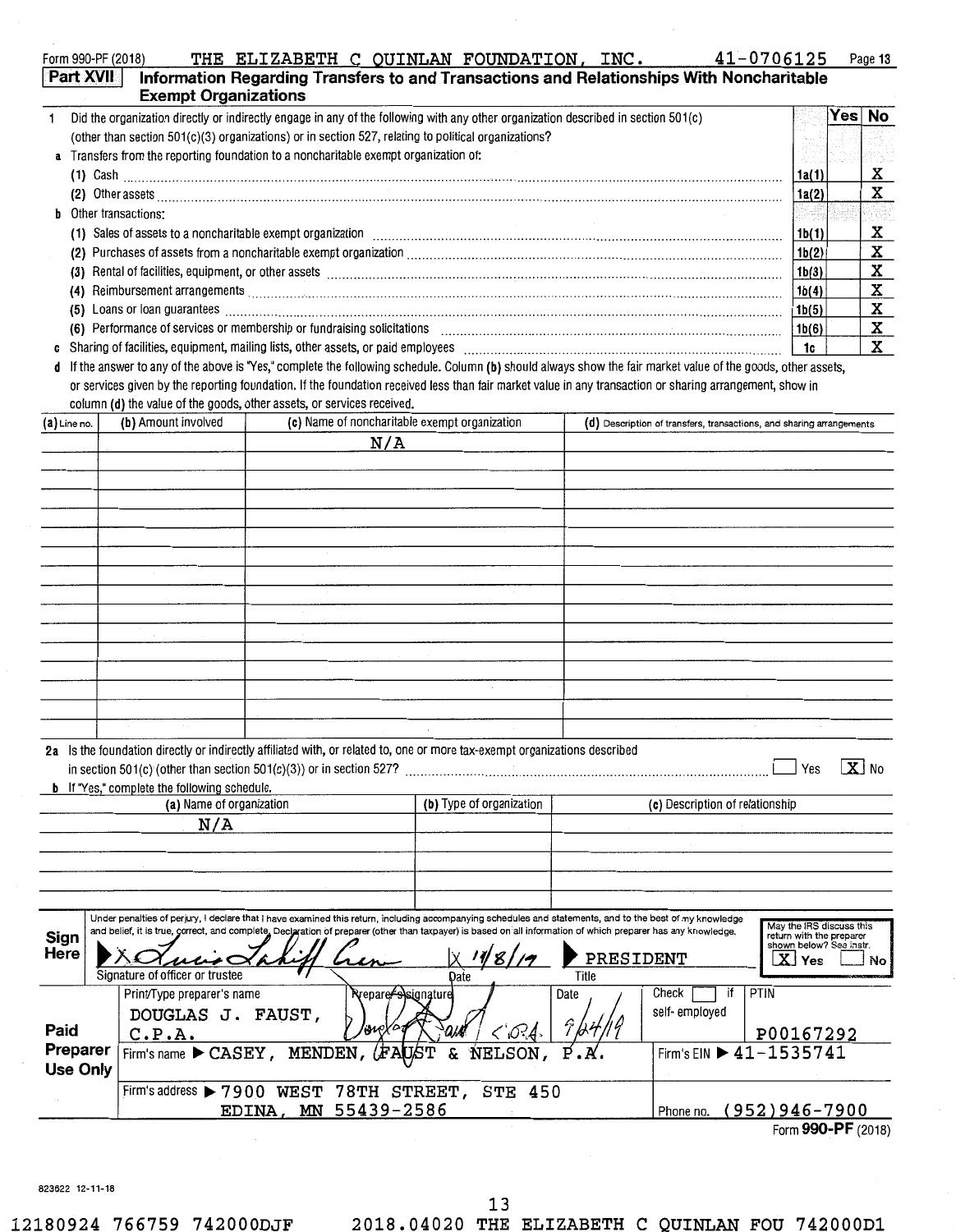| FORM 990-PF                                                                                     |                               |                                          | DIVIDENDS AND INTEREST FROM SECURITIES |                                      | <b>STATEMENT</b><br>1                       |
|-------------------------------------------------------------------------------------------------|-------------------------------|------------------------------------------|----------------------------------------|--------------------------------------|---------------------------------------------|
| <b>SOURCE</b>                                                                                   | <b>GROSS</b><br><b>AMOUNT</b> | CAPITAL<br>GAINS<br><b>DIVIDENDS</b>     | (A)<br><b>REVENUE</b><br>PER BOOKS     | (B)<br>INVEST-<br>NET<br>MENT INCOME | (C)<br><b>ADJUSTED</b><br>NET INCOME        |
| <b>INTEREST</b><br><b>BOND</b><br>DIVIDEND INCOME                                               | 12,698.<br>115,048.           |                                          | 12,698.<br>0.<br>115,048.<br>$0$ .     | 12,698.<br>115,048.                  |                                             |
| TO PART I, LINE 4                                                                               | 127,746.                      |                                          | 127,746.<br>ο.                         | 127,746.                             |                                             |
|                                                                                                 |                               |                                          |                                        |                                      |                                             |
| FORM 990-PF                                                                                     |                               | <b>ACCOUNTING FEES</b>                   |                                        |                                      | 2<br><b>STATEMENT</b>                       |
| DESCRIPTION                                                                                     |                               | (A)<br><b>EXPENSES</b><br>PER BOOKS      | (B)<br>NET INVEST-<br>MENT INCOME      | (C)<br><b>ADJUSTED</b><br>NET INCOME | (D)<br>CHARITABLE<br><b>PURPOSES</b>        |
| <b>ACCOUNTING FEES</b>                                                                          |                               | 7,315.                                   | 0.                                     |                                      | 7,315.                                      |
| TO FORM 990-PF, PG 1, LN 16B                                                                    |                               | 7,315.                                   | 0.                                     |                                      | 7,315.                                      |
| FORM 990-PF                                                                                     |                               | <b>TAXES</b>                             |                                        |                                      | <b>STATEMENT</b><br>3                       |
| DESCRIPTION                                                                                     |                               | (A)<br><b>EXPENSES</b><br>PER BOOKS      | (B)<br>NET INVEST-<br>MENT INCOME      | (C)<br><b>ADJUSTED</b><br>NET INCOME | (D)<br><b>CHARITABLE</b><br><b>PURPOSES</b> |
| PAYROLL TAXES<br>EXCISE TAX                                                                     |                               | 4,079.<br>2,905.                         | 41.<br>Ο.                              |                                      | 4,038.<br>2,905.                            |
| TO FORM 990-PF, PG 1, LN 18                                                                     |                               | 6,984.                                   | 41.                                    |                                      | 6,943.                                      |
| FORM 990-PF                                                                                     |                               | OTHER EXPENSES                           |                                        |                                      | <b>STATEMENT</b><br>4                       |
|                                                                                                 |                               |                                          |                                        |                                      |                                             |
| DESCRIPTION                                                                                     |                               | (A)<br><b>EXPENSES</b><br>PER BOOKS      | (B)<br>NET INVEST-<br>MENT INCOME      | (C)<br><b>ADJUSTED</b><br>NET INCOME | (D)<br><b>CHARITABLE</b><br><b>PURPOSES</b> |
| <b>TELEPHONE</b><br><b>INSURANCE</b><br>SUPPLIES<br><b>MISCELLANEOUS</b><br>MEETINGS & SEMINARS |                               | 1,540.<br>1,371.<br>929.<br>212.<br>109. | 154.<br>137.<br>93.<br>21.<br>11.      |                                      | 1,386.<br>1,234.<br>836.<br>191.<br>98.     |
|                                                                                                 |                               |                                          |                                        |                                      |                                             |

1?.1ROq24 766759 742000DJF

14 STATEMENT(S) 1, 2, 3, 4 2018.04020 THE ELIZABETH C QUINLAN FOU 742000D1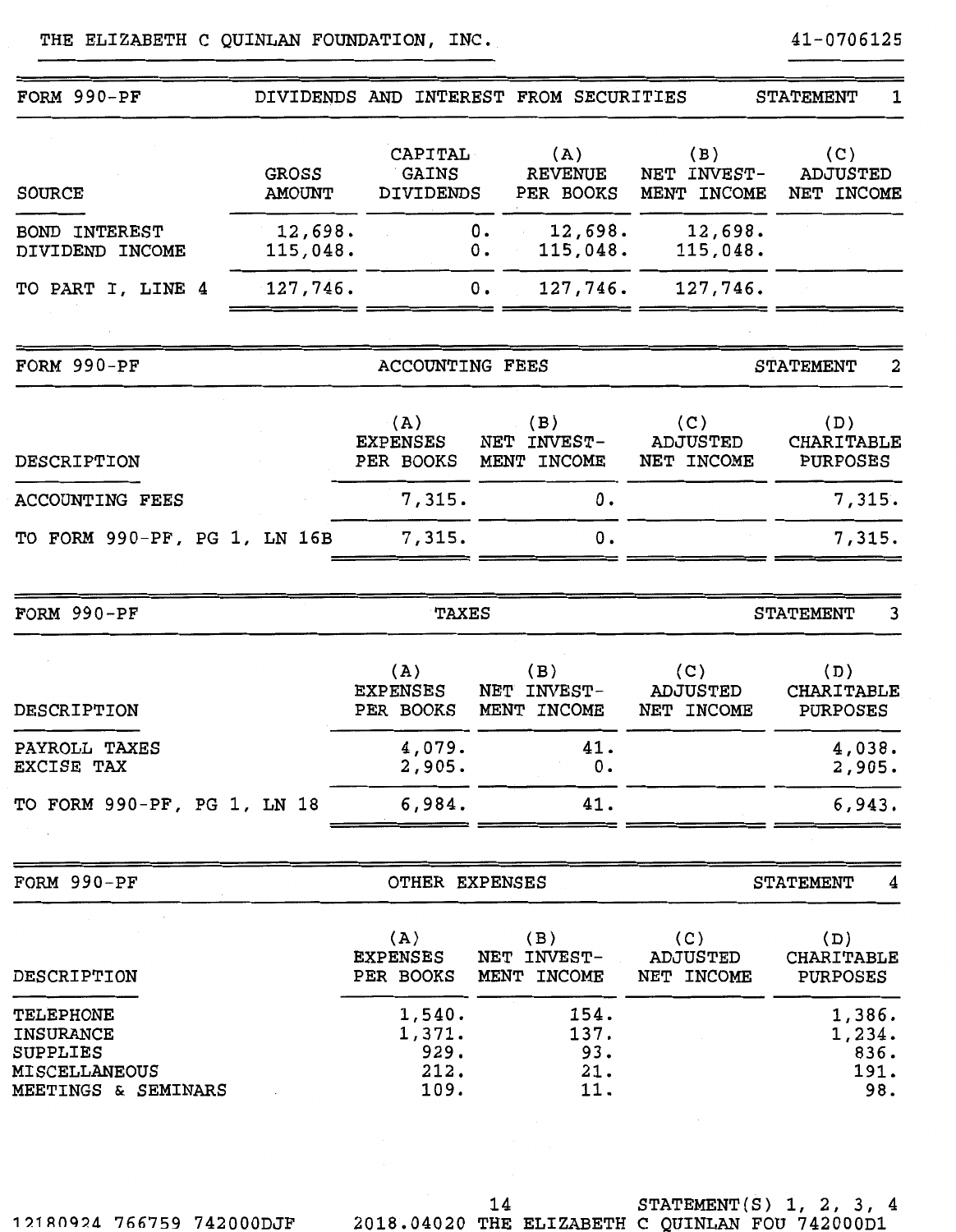| THE ELIZABETH C QUINLAN FOUNDATION, INC.         |                                            |                            |                   | 41-0706125                         |
|--------------------------------------------------|--------------------------------------------|----------------------------|-------------------|------------------------------------|
| DUES & SUBSCRIPTIONS                             | 750.                                       |                            | 75.               | 675.                               |
| TO FORM 990-PF, PG 1, LN 23                      | 4,911.                                     |                            | 491.              | 4,420.                             |
|                                                  |                                            |                            |                   | 5                                  |
| $FORM 990-PF$                                    | U.S. AND STATE/CITY GOVERNMENT OBLIGATIONS |                            |                   | <b>STATEMENT</b>                   |
| DESCRIPTION                                      | U.S.<br>GOV'T                              | <b>OTHER</b><br>GOV'T      | <b>BOOK VALUE</b> | <b>FAIR MARKET</b><br><b>VALUE</b> |
| U.S.AND STATE GOVERNMENT<br>OBLIGATIONS          | x                                          |                            | 202,885.          | 202,885.                           |
| TOTAL U.S. GOVERNMENT OBLIGATIONS                |                                            |                            | 202,885.          | 202,885.                           |
| TOTAL STATE AND MUNICIPAL GOVERNMENT OBLIGATIONS |                                            |                            |                   |                                    |
| TOTAL TO FORM 990-PF, PART II, LINE 10A          |                                            |                            | 202,885.          | 202,885.                           |
| FORM 990-PF                                      | CORPORATE STOCK                            |                            |                   | <b>STATEMENT</b><br>6              |
| DESCRIPTION                                      |                                            |                            | <b>BOOK VALUE</b> | <b>FAIR MARKET</b><br><b>VALUE</b> |
| INVESTMENTS - CORPORATE STOCK                    |                                            |                            | 206,899.          | 206,899.                           |
| TOTAL TO FORM 990-PF, PART II, LINE 10B          |                                            |                            | 206,899.          | 206,899.                           |
| FORM 990-PF                                      | OTHER INVESTMENTS                          |                            |                   | 7<br><b>STATEMENT</b>              |
| DESCRIPTION                                      |                                            | VALUATION<br><b>METHOD</b> | <b>BOOK VALUE</b> | FAIR MARKET<br><b>VALUE</b>        |
| INVESTMENTS - MUTUAL FUNDS                       |                                            | COST                       | 4,370,622.        | 4,370,622.                         |
| TOTAL TO FORM 990-PF, PART II, LINE 13           |                                            |                            | 4,370,622.        | 4,370,622.                         |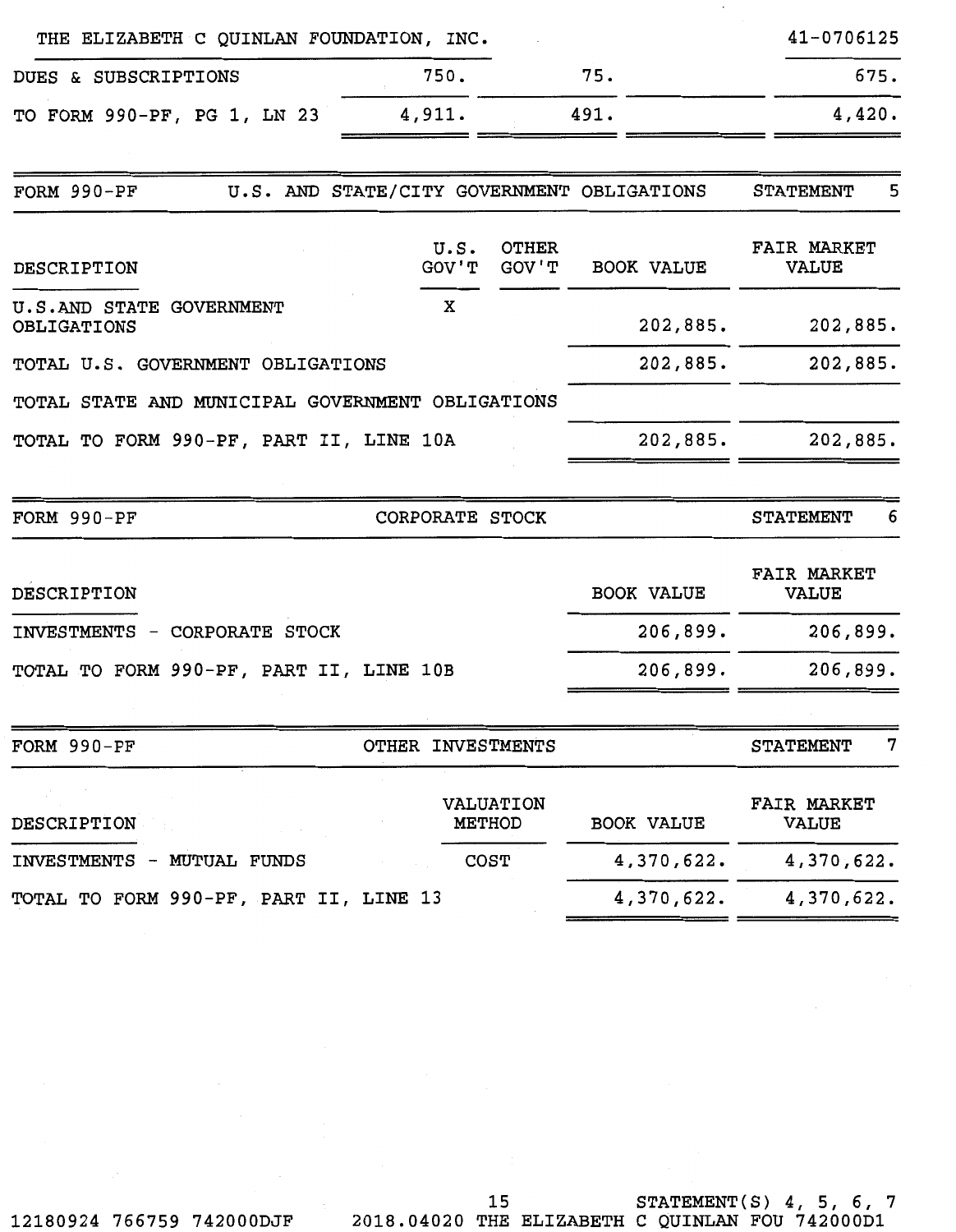## THE ELIZABETH C QUINLAN FOUNDATION, INC. 41-0706125

# FORM 990-PF OTHER LIABILITIES STATEMENT 8 BOY AMOUNT EOY AMOUNT DESCRIPTION  $\epsilon$ 19,500.<br>0. 585. DEFERRED TAX 0. 585. EXCISE TAX PAYABLE TOTAL TO FORM 990-PF, PART II, LINE 22 19,500. 20,085.

| FORM 990-PF |  | PART VIII - LIST OF OFFICERS, DIRECTORS | <b>STATEMENT</b> |  |
|-------------|--|-----------------------------------------|------------------|--|
|             |  | TRUSTEES AND FOUNDATION MANAGERS        |                  |  |

| NAME AND ADDRESS                                                 |                                                                                                                                                                                                                                                                                                                                                                                                                                                        | TITLE AND COMPEN- BEN PLAN EXPENSE<br>AVRG HRS/WK SATION CONTRIB ACCOUNT |    | <b>EMPLOYEE</b>      |                          |
|------------------------------------------------------------------|--------------------------------------------------------------------------------------------------------------------------------------------------------------------------------------------------------------------------------------------------------------------------------------------------------------------------------------------------------------------------------------------------------------------------------------------------------|--------------------------------------------------------------------------|----|----------------------|--------------------------|
| LUCIA LAHIFF CRANE                                               | and the state of the state of the                                                                                                                                                                                                                                                                                                                                                                                                                      | PRESIDENT/TREASURER/TRUSTE                                               |    |                      |                          |
| 801 TWELVE OAKS CENTER DRIVE SUITE<br>805 B<br>WAYZATA, MN 55391 | $\label{eq:2.1} \frac{1}{\sqrt{2}}\left(\frac{1}{\sqrt{2}}\right)^{2} \left(\frac{1}{\sqrt{2}}\right)^{2} \left(\frac{1}{\sqrt{2}}\right)^{2} \left(\frac{1}{\sqrt{2}}\right)^{2} \left(\frac{1}{\sqrt{2}}\right)^{2} \left(\frac{1}{\sqrt{2}}\right)^{2} \left(\frac{1}{\sqrt{2}}\right)^{2} \left(\frac{1}{\sqrt{2}}\right)^{2} \left(\frac{1}{\sqrt{2}}\right)^{2} \left(\frac{1}{\sqrt{2}}\right)^{2} \left(\frac{1}{\sqrt{2}}\right)^{2} \left(\$ | 5.00                                                                     | 0. | 0.                   | $\overline{\phantom{a}}$ |
| KATHLEEN L BUDGE VICE PRES/TRUSTEE                               |                                                                                                                                                                                                                                                                                                                                                                                                                                                        |                                                                          |    |                      |                          |
| 801 TWELVE OAKS CENTER DRIVE SUITE<br>805 B<br>WAYZATA, MN 55391 |                                                                                                                                                                                                                                                                                                                                                                                                                                                        | 1.00                                                                     |    | $\mathbf{0}$ .<br>0. | 0.                       |
| KATHLEEN LESLIE                                                  |                                                                                                                                                                                                                                                                                                                                                                                                                                                        | <b>SECRETARY/TRUSTEE</b>                                                 |    |                      |                          |
| 801 TWELVE OAKS CENTER DRIVE SUITE<br>805 B<br>WAYZATA, MN 55391 |                                                                                                                                                                                                                                                                                                                                                                                                                                                        | 1.00                                                                     | 0. | 0.                   | 0.                       |
| VINCENT GRUNDMAN                                                 |                                                                                                                                                                                                                                                                                                                                                                                                                                                        | <b>TRUSTEE</b>                                                           |    |                      |                          |
| 801 TWELVE OAKS CENTER DRIVE SUITE<br>805 B<br>WAYZATA, MN 55391 |                                                                                                                                                                                                                                                                                                                                                                                                                                                        | 1.00                                                                     | 0. | 0.                   | 0.                       |
| MARIANNA GEIS                                                    |                                                                                                                                                                                                                                                                                                                                                                                                                                                        | <b>TRUSTEE</b>                                                           |    |                      |                          |
| 801 TWELVE OAKS CENTER DRIVE SUITE<br>805 B<br>WAYZATA, MN 55391 |                                                                                                                                                                                                                                                                                                                                                                                                                                                        | 1.00                                                                     | 0. | 0.                   | 0.                       |
| KATHRYN H. IVERSON                                               |                                                                                                                                                                                                                                                                                                                                                                                                                                                        | FOUNDATION MANAGER                                                       |    |                      |                          |
| 801 TWELVE OAKS CENTER DRIVE SUITE<br>805 B<br>WAYZATA, MN 55391 |                                                                                                                                                                                                                                                                                                                                                                                                                                                        | $26.00$ 52,503.                                                          |    | 0.                   | 0.                       |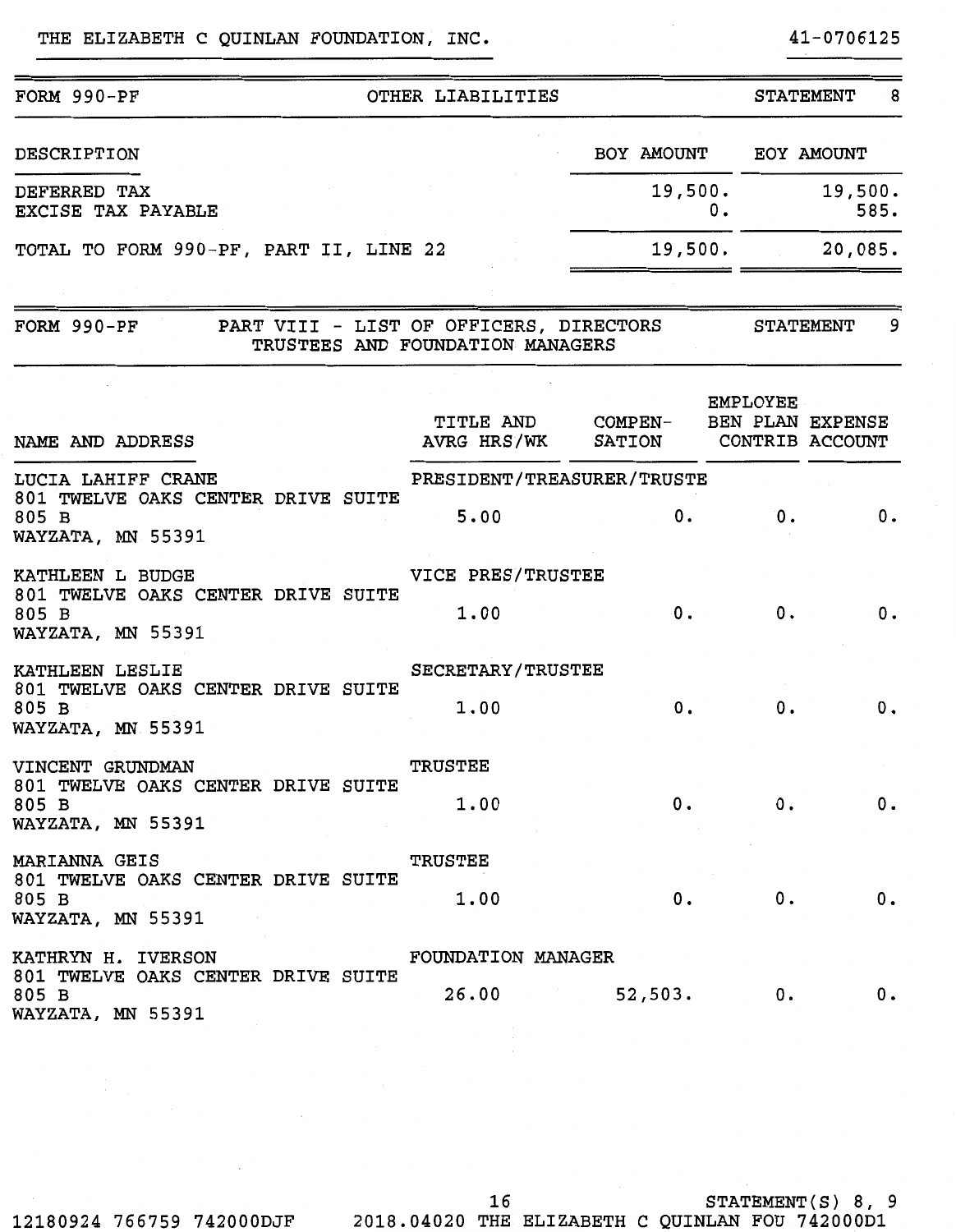| THE ELIZABETH C QUINLAN FOUNDATION, INC.                                   |         |    | 41-0706125 |
|----------------------------------------------------------------------------|---------|----|------------|
| <b>BRIAN BUDGE</b><br><b>TRUSTEE</b><br>801 TWELVE OAKS CENTER DRIVE SUITE |         |    |            |
| 1.00<br>805 B<br>WAYZATA, MN 55391                                         | 0.      | 0. |            |
| TOTALS INCLUDED ON 990-PF, PAGE 6, PART VIII                               | 52,503. |    |            |

# 17 STATEMENT(S) 9 12180924 766759 742000DJF 2018.04020 THE ELIZABETH C QUINLAN FOU 742000D1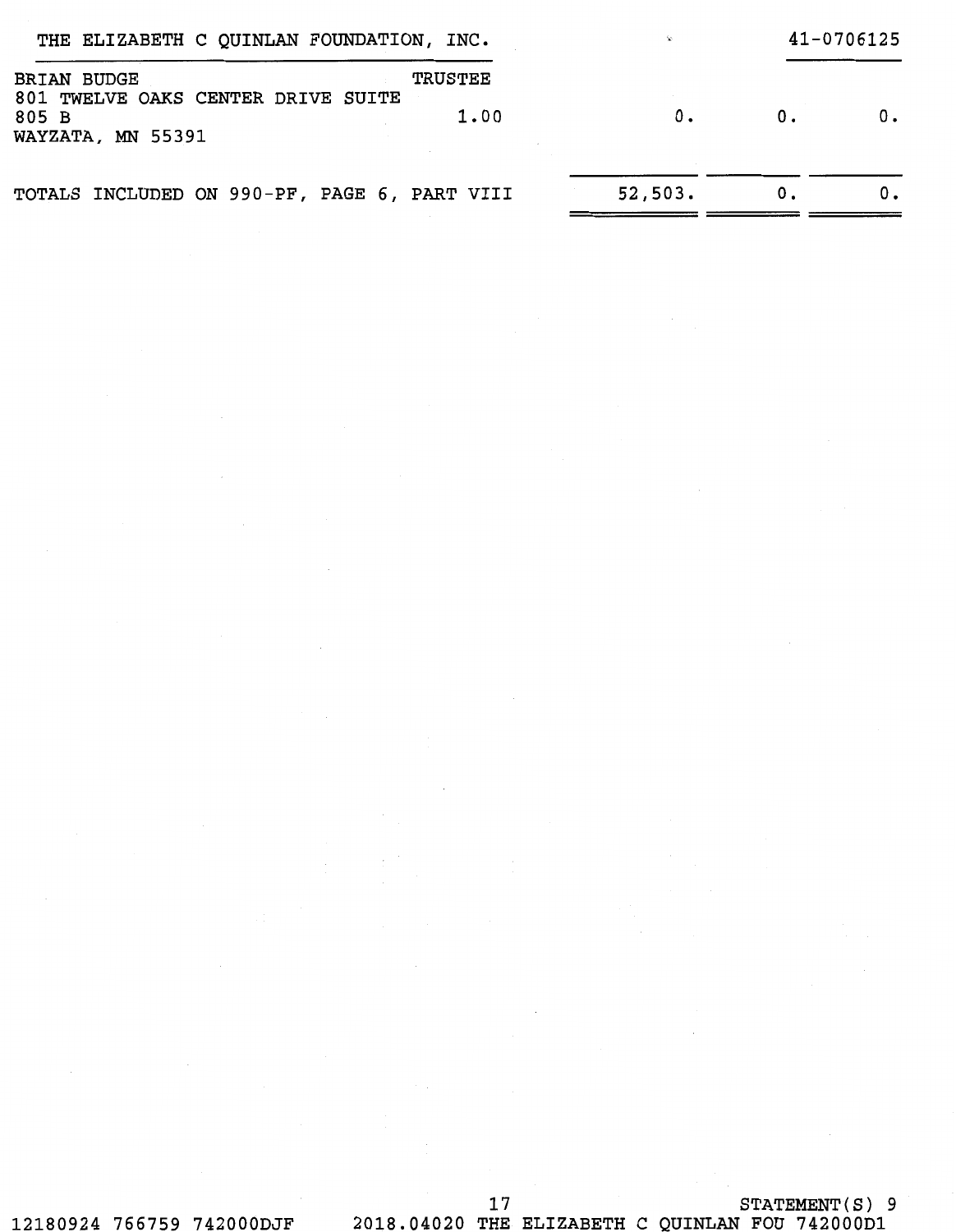THE ELIZABETH C OUINLAN FOUNDATION, INC.  $41-0706125$ 

## STATEMENT 10

## NAME AND ADDRESS OF PERSON TO WHOM APPLICATIONS SHOULD BE SUBMITTED

LUCIA LAHIFF CRANE - THE ELIZABETH C QUINLAN FOUNDATION 801 TWELVE OAKS CENTER DRIVE, SUITE 805B WAYZATA, MN 55391

### TELEPHONE NUMBER

952-475-1550

## FORM AND CONTENT OF APPLICATIONS

APPLICATION LETTER STATING NEED, CHARITABLE PURPOSE AND PROOF OF TAX EXEMPTION. THE FOUNDATION WILL ALSO ACCEPT THE MINNESOTA UNIFORM APPLICATION. APPLICATIONS CAN ALSO BE SUBMITTED BY EMAIL: KIVERSON@ELIZABETHCQUINLANFOUNDATION.ORG

A LETTER OF INQUIRY PRIOR TO JUNE 30 FOR AN ORGANIZATION NOT FUNDED WITHIN THE LAST 5 YEARS.

### ANY SUBMISSION DEADLINES

SEPTEMBER 1 FULL REQUEST **SEPTEMBER 1 FULL REQUEST JUNE 30 LETTER OF INQUIRY** 

### RESTRICTIONS AND LIMITATIONS ON AWARDS

MUST BE LOCATED IN MINNESOTA, NO GRANTS AWARDED TO INDIVIDUALS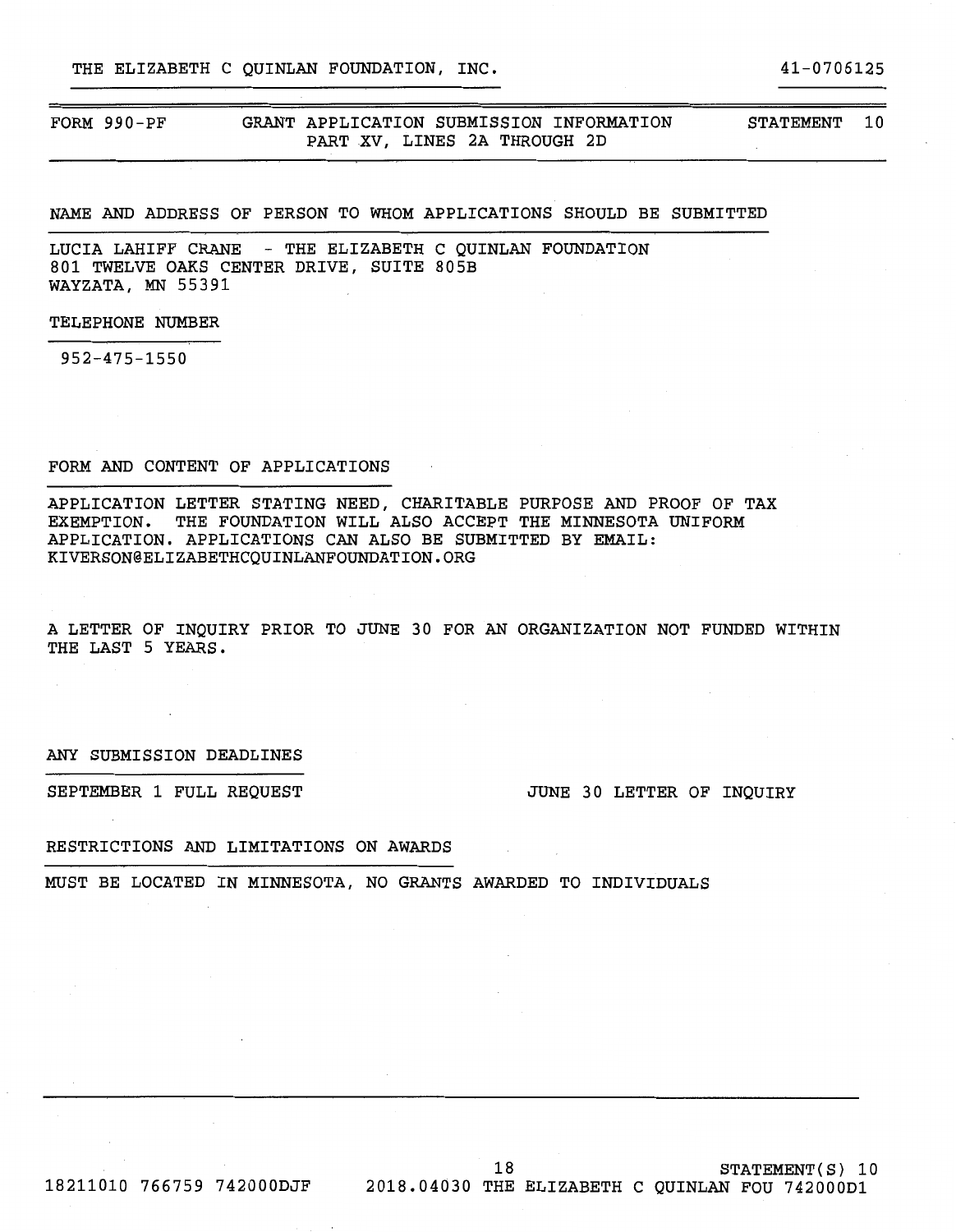## **THE ELIZABETH C. QUINLAN FOUNDATION, INC. SCHEDULES OF DONATIONS AND APPROPRIATIONS Form 990-PF Part XV 41-0706125**

|                                    | <b>Relationship to</b><br><b>Substantial</b> | Foundation<br><b>Status of</b> | <b>Purpose</b><br>of Grant/ |       |
|------------------------------------|----------------------------------------------|--------------------------------|-----------------------------|-------|
|                                    | Contributor                                  | Recipient                      | Contribution                | 2018  |
| Arts and Humanities                |                                              |                                |                             |       |
| The Basilica Landmark              | None                                         | <b>Public Charity</b>          | Operating                   | 5,000 |
| PO Box 50070                       |                                              |                                |                             |       |
| Mpls., MN 55405                    |                                              |                                |                             |       |
| <b>Charities Review Council</b>    | None                                         | <b>Public Charity</b>          | Operating                   | 1,000 |
| 700 Raymond Avenue, Suite 160      |                                              |                                |                             |       |
| St. Paul, MN 55114                 |                                              |                                |                             |       |
| <b>Children's Theatre Company</b>  | None                                         | <b>Public Charity</b>          | Program                     | 3,000 |
| 2400 Third Ave S                   |                                              |                                |                             |       |
| Mpls., MN 55404                    |                                              |                                |                             |       |
| Giving Voice Initiative            | None                                         | <b>Public Charity</b>          | Program                     | 5,000 |
| 4627 Bruce Ave S                   |                                              |                                |                             |       |
| Edina, MN 55424                    |                                              |                                |                             |       |
| <b>Graywolf Press</b>              | None                                         | <b>Public Charity</b>          | Operating                   | 2,000 |
| 250 Third Ave N, Suite 600         |                                              |                                |                             |       |
| Mpls., MN 55401                    |                                              |                                |                             |       |
| Guthrie Theater                    | None                                         | <b>Public Charity</b>          | Operating                   | 4,000 |
| 818 South 2nd Street               |                                              |                                |                             |       |
| Mpls., MN 55415                    |                                              |                                |                             |       |
| Hill Museum and Manuscript Library | None                                         | <b>Public Charity</b>          | Operating                   | 4,000 |
| St. John's University              |                                              |                                |                             |       |
| P.O. Box 7300                      |                                              |                                |                             |       |
| Collegeville, MN 56321             |                                              |                                |                             |       |
| The Jungle Theater                 | None                                         | <b>Public Charity</b>          | Operating                   | 2,000 |
| 2951 Lyndale Ave                   |                                              |                                |                             |       |
| Mpls., MN 55408                    |                                              |                                |                             |       |
| The Loft Literary Center           | None                                         | <b>Public Charity</b>          | Operating                   | 2,000 |
| 1011 Washington Ave, Ste 200       |                                              |                                |                             |       |
| Mpls., MN 55415                    |                                              |                                |                             |       |
| The Lyra Baroque Orchestra         | None                                         | <b>Public Charity</b>          | Operating                   | 2,000 |
| 275 East Fourth St # 280           |                                              |                                |                             |       |
| St. Pau, MN 55101                  |                                              |                                |                             |       |
| MacPhail Center for Music          | None                                         | <b>Public Charity</b>          | Operating                   | 3,000 |
| 501 Second Street South            |                                              |                                |                             |       |
| Mpls., MN 55401                    |                                              |                                |                             |       |
| Minneapolis Institute of Arts      | None                                         | <b>Public Charity</b>          | Operating                   | 4,000 |
| 2400 Third Ave S                   |                                              |                                |                             |       |
| Mpls., MN 55404                    |                                              |                                |                             |       |
| Minnesota Children's Museum        | None                                         | Public Charity                 | Program                     | 3,000 |
| 10 West 7th St                     |                                              |                                |                             |       |
| St. Paul, MN 55102                 |                                              |                                |                             |       |
| Minnesota Historical Society       | None                                         | <b>Public Charity</b>          | Oprating                    | 2,000 |
| 345 Kellogg Blv                    |                                              |                                |                             |       |
|                                    |                                              |                                |                             |       |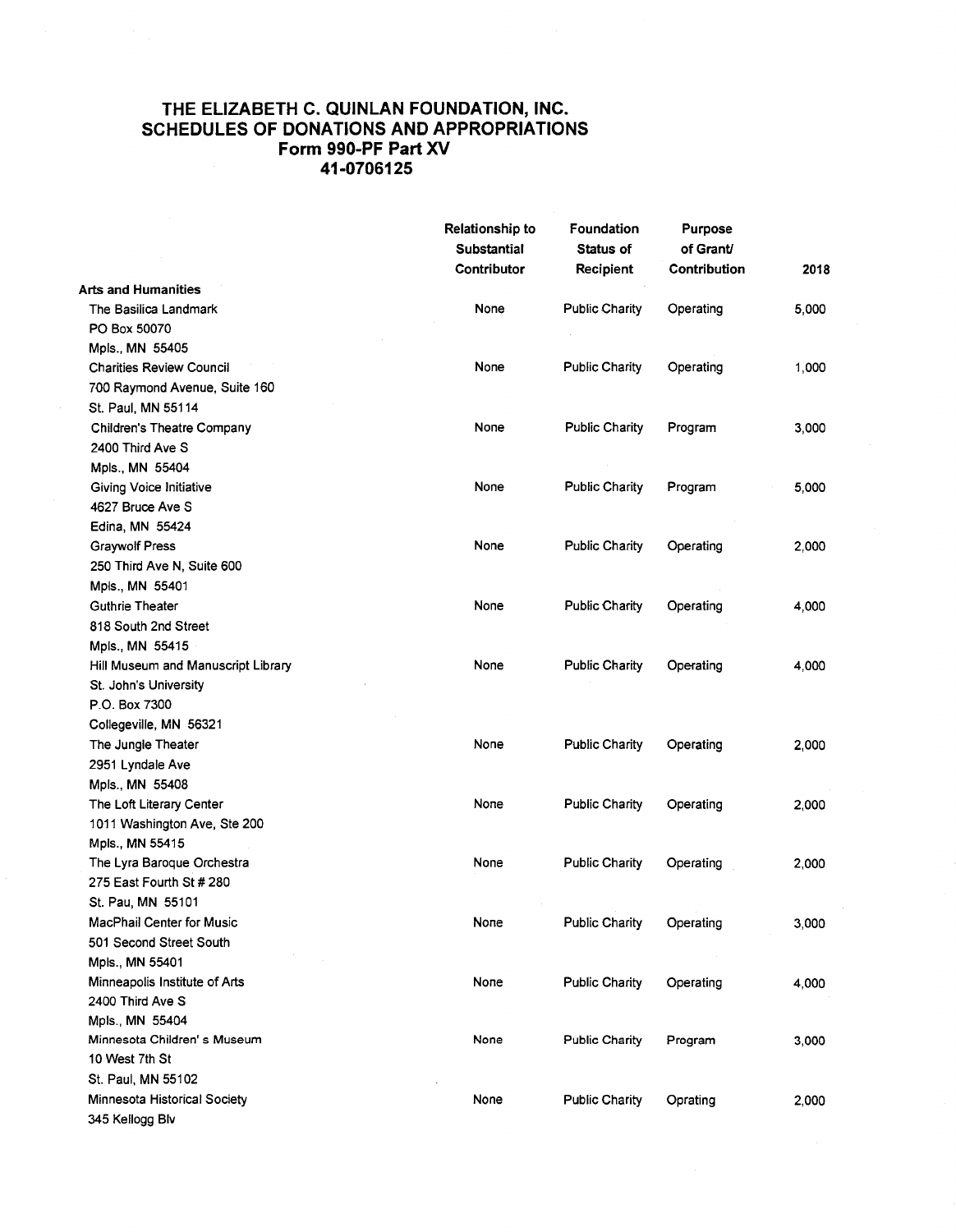| St. Paul, MN 55102                                            |      |                       |           |              |
|---------------------------------------------------------------|------|-----------------------|-----------|--------------|
| Minnesota Opera                                               | None | <b>Public Charity</b> | Operating | 4,000        |
| 620 N First Street                                            |      |                       |           |              |
| Mpls, MN 55401                                                |      |                       |           |              |
| Minnesota Orchestral Association                              | None | <b>Public Charity</b> | Operating | 4,000        |
| 1111 Nicollet Mall                                            |      |                       |           |              |
| Mpls., MN 55403                                               |      |                       |           |              |
| Minnesota Public Radio                                        | None | <b>Public Charity</b> | Operating | 3,000        |
| 480 Cedar Street                                              |      |                       |           |              |
| St. Paul, MN 55101                                            |      |                       |           |              |
| Penumbra Theatre Company                                      | None | Public Charity        | Operating | 2,000        |
| 270 North Kent Street                                         |      |                       |           |              |
| St. Paul, MN 55102                                            |      |                       |           |              |
| The Rose Ensemble                                             | None | <b>Public Charity</b> | Program   | 1,000        |
| 715 West 5th Street, #314                                     |      |                       |           |              |
| St. Paul, MN 55102                                            |      |                       |           |              |
| St. Paul Chamber Orchestra                                    | None | <b>Public Charity</b> | Program   | 4,000        |
| 408 St. Peter Street                                          |      |                       |           |              |
| St. Paul, MN 55102                                            |      |                       |           |              |
| Theater Latte' Da                                             | None | <b>Public Charity</b> | Operating | 2,000        |
| 345 13th Ave NE                                               |      |                       |           |              |
| Minneapolis, MN 55413                                         |      |                       |           |              |
| <b>Twin Cities Public Television</b>                          | None | <b>Public Charity</b> | Operating | 3,000        |
| 172 E Fourth St                                               |      |                       |           |              |
| St. Paul, MN 55101                                            |      |                       |           |              |
| <b>Total Arts and Humanities</b>                              |      |                       |           | 65,000<br>\$ |
|                                                               |      |                       |           |              |
| Social Health & Welfare                                       |      |                       |           |              |
| <b>Ampersand Families</b>                                     | None | <b>Public Charity</b> | Operating | 2,000        |
| 1700 Second Street NE                                         |      |                       |           |              |
| Mpls., MN 55413                                               |      |                       |           |              |
| Assistance League Minneapolis/St. Paul                        | None | <b>Public Charity</b> | Program   | 2,000        |
| 6416 Penn Ave                                                 |      |                       |           |              |
| Richfield, MN 55423                                           |      |                       |           |              |
| The Bridge for Youth                                          | None | <b>Public Charity</b> | Operating | 3,000        |
| 2200 Emerson Ave                                              |      |                       |           |              |
| Mpls., MN 55405                                               |      |                       |           |              |
| Carondelet Village                                            | None | <b>Public Charity</b> | Program   | 1,000        |
| 525 Fairview Avenue S                                         |      |                       |           |              |
| St. Paul. MN 55116                                            |      |                       |           |              |
| Catholic Charities of the Archdiocese of St. Paul-Minneapolis | None | <b>Public Charity</b> | Operating | 15,000       |
| 1200 2nd Ave S                                                |      |                       |           |              |
| Mpls., MN 55403-2500                                          |      |                       |           |              |
| Catholic Eldercare                                            | None | Public Charity        | Operating | 5,000        |
| 817 Main Street NE                                            |      |                       |           |              |
| Mpls., MN 55403                                               |      |                       |           |              |
| Centro Guadalupano                                            | None | <b>Public Charity</b> | Operating | 1,000        |
| 2424 18th Ave S                                               |      |                       |           |              |
| Mpls., MN 55404                                               |      |                       |           |              |
|                                                               |      |                       |           |              |
| <b>Children's Law Center</b>                                  | None | <b>Public Charity</b> | Operating | 2,000        |

 $\hat{\boldsymbol{\beta}}$ 

 $\sim$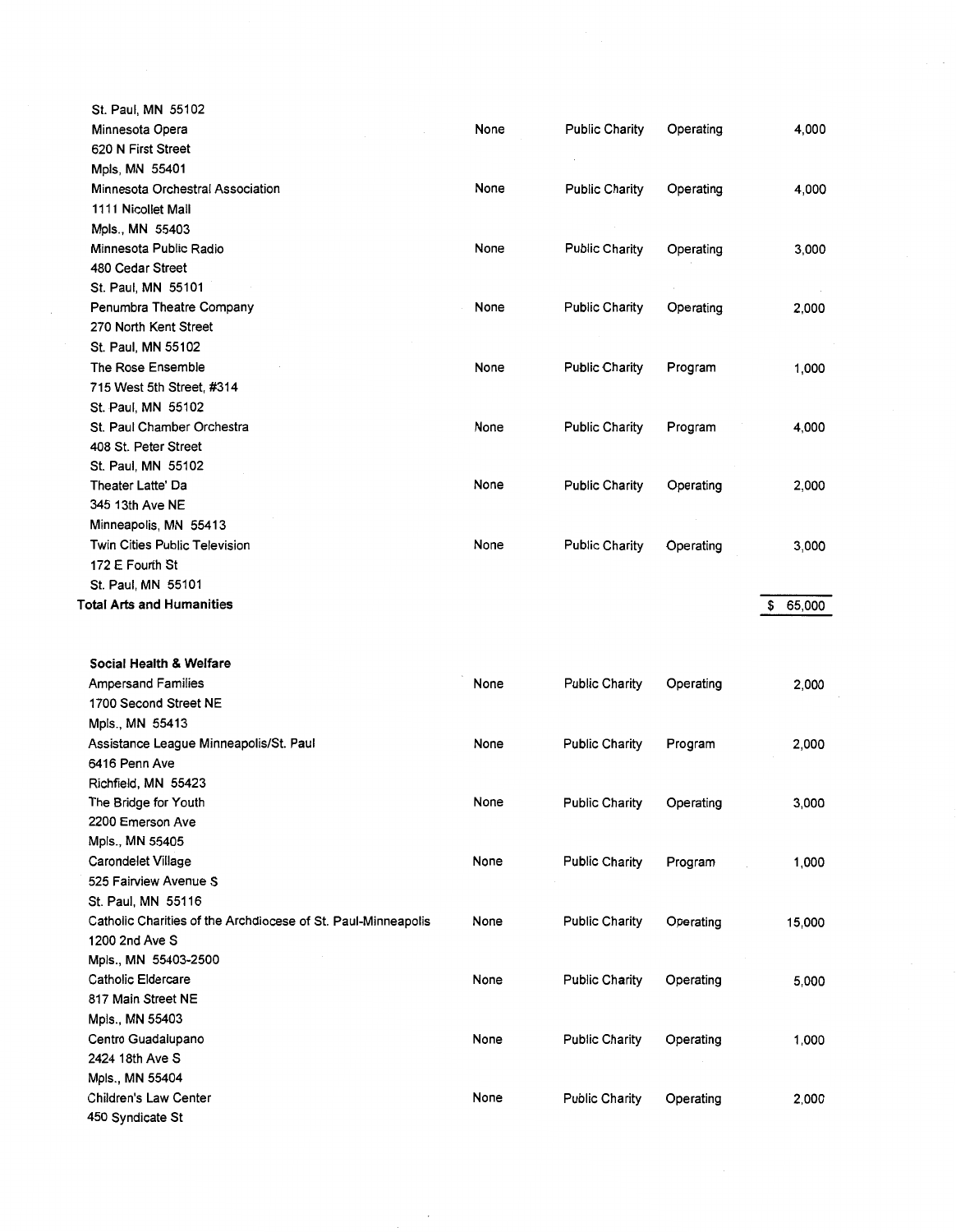| St. Paul, MN 55104                                          |      |                       |           |        |
|-------------------------------------------------------------|------|-----------------------|-----------|--------|
| The Family Partnership                                      | None | <b>Public Charity</b> | Program   | 3,000  |
| 414 South 8th street                                        |      |                       |           |        |
| Minneapolis, MN 55404                                       |      |                       |           |        |
| Girl Scouts Minnesota & Wisconsin River Valleys             | None | <b>Public Charity</b> | Operating | 3,000  |
| 400 Robert St                                               |      |                       |           |        |
| St. Paul, MN 55107                                          |      |                       |           |        |
| Greater Minneapolis Crisis Nursery                          | None | <b>Public Charity</b> | Operating | 3,000  |
| 4544 4th Ave S                                              |      |                       |           |        |
| Mpls., MN 55419                                             |      |                       |           |        |
| Greater Twin Cities United Way                              | None | <b>Public Charity</b> | Operating | 15,000 |
| 404 South 8th St                                            |      |                       |           |        |
| Mpls., MN 55404                                             |      |                       |           |        |
| Guild Incorporated                                          | None | <b>Public Charity</b> | Operating | 4,000  |
| 130 S Wabasha St                                            |      |                       |           |        |
| St. Paul, MN 55107                                          |      |                       |           |        |
| Hearts and Hands MN                                         | None | <b>Public Charity</b> | Program   | 2,000  |
| 4021 Vernon Ave S                                           |      |                       |           |        |
| Mpls., MN 55416                                             |      |                       |           |        |
| The Jeremiah Program                                        | None | <b>Public Charity</b> | Operating | 3,000  |
| 1510 Laurel St                                              |      |                       |           |        |
| Mpls., MN 55403                                             |      |                       |           |        |
| Little Brothers - Friends of the Elderly                    | None | <b>Public Charity</b> | Operating | 3,000  |
| 1845 East Lake Street                                       |      |                       |           |        |
| Minneapolis, MN 55407                                       |      |                       |           |        |
| Our Lady of Peace                                           | None | <b>Public Charity</b> | Operating | 4,000  |
| 2076 St. Anthony Ave                                        |      |                       |           |        |
| St. Paul, MN 55104                                          |      |                       |           |        |
| People Incorporated                                         | None | <b>Public Charity</b> | Program   | 5,000  |
| 2060 Centre Pointe Blvd, #3                                 |      |                       |           |        |
| St. Paul, MN 55120                                          |      |                       |           |        |
| Project for Pride in Living, Inc.                           | None | <b>Public Charity</b> | Operating | 5,000  |
| 1035 E Franklin Ave                                         |      |                       |           |        |
| Mpls., MN 55404                                             |      |                       |           |        |
| St. David's Center for Child & Family Development           | None | <b>Public Charity</b> | Program   | 5,000  |
| 3395 Plymouth Rd                                            |      |                       |           |        |
| Minnetonka, MN 55305                                        |      |                       |           |        |
| St. Mary's Health Clinics                                   | None | <b>Public Charity</b> | Operating | 5,000  |
| 184 Randolph Ave                                            |      |                       |           |        |
| St. Paul, MN 55105                                          |      |                       |           |        |
| St. Stephen's Human Services                                | None | <b>Public Charity</b> | Operating | 5,000  |
| 2211 Clinton Avenue S                                       |      |                       |           |        |
| Minneapolis, MN 55404                                       |      |                       |           |        |
| Tubman Family Alliance & Chrysalis, A Center for Women, Inc | None | Public Charity        | Operating | 4,000  |
| 3111 First Ave S                                            |      |                       |           |        |
| Mpls., MN 55408                                             |      |                       |           |        |
| Volunteers of America - Amicus                              | None | <b>Public Charity</b> | Program   | 2,000  |
| 7625 Metro Blvd                                             |      |                       |           |        |
| Mpls., MN 55439                                             |      |                       |           |        |
| Washburn Center for Children                                | None | <b>Public Charity</b> | Operating | 3,000  |
| 2430 Nicollet Ave                                           |      |                       |           |        |
| Mpls., MN 55404                                             |      |                       |           |        |

 $\;$